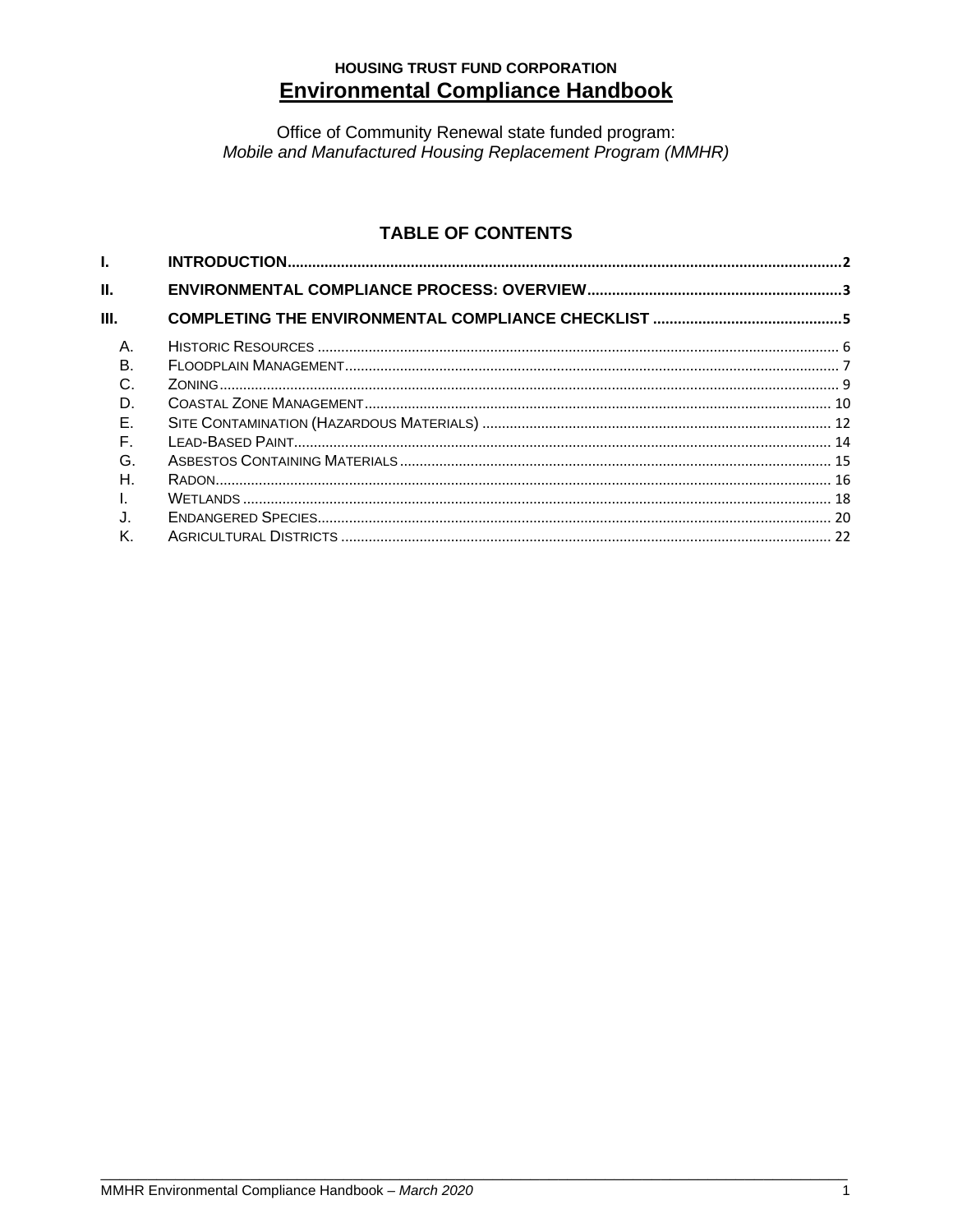# <span id="page-1-0"></span>**I. INTRODUCTION**

Awards made under the Office of Community Renewal's state funded grant programs are subject to requirements of the State Environmental Quality Review Act (SEQR) at 6 NYCRR Part 617. Compliance applies to all participants in the development process, including public or private nonprofit or for-profit entities, or any participating contractors.

The primary objective of the environmental review process is to identify specific environmental factors that may be encountered at individual project sites, and to develop procedures to ensure compliance with regulations pertaining to these factors.

### Unidentified Project Sites

A *Programmatic* Environmental Compliance Checklist must be completed to document the programmatic environmental review procedures that will apply to **all** project sites later selected for participation. When the review of the Programmatic Environmental Compliance Checklist is complete, the Local Program Administrator (LPA) will receive a determination letter from the Housing Trust Fund Corporation's (HTFC) Environmental Analysis Unit (EAU).

#### Identified Project Sites

Following receipt of the determination letter, individual *Site-Specific* Environmental Compliance Checklists and associated supporting documentation must be submitted to the Office of Community Renewal (OCR) at the time of Project Set Up for all selected project sites, which is the point of formal commitment of program funds to begin site work.

*PLEASE NOTE***: The OCR and the EAU must stress that before taking any physical action on a site, or incurring costs related to a specific activity, the Site-Specific Environmental Checklist must be completed, submitted for review and approved by OCR. Costs incurred for activities completed prior to the SEQR determination and review of Site-Specific Checklists will not be eligible for reimbursement.**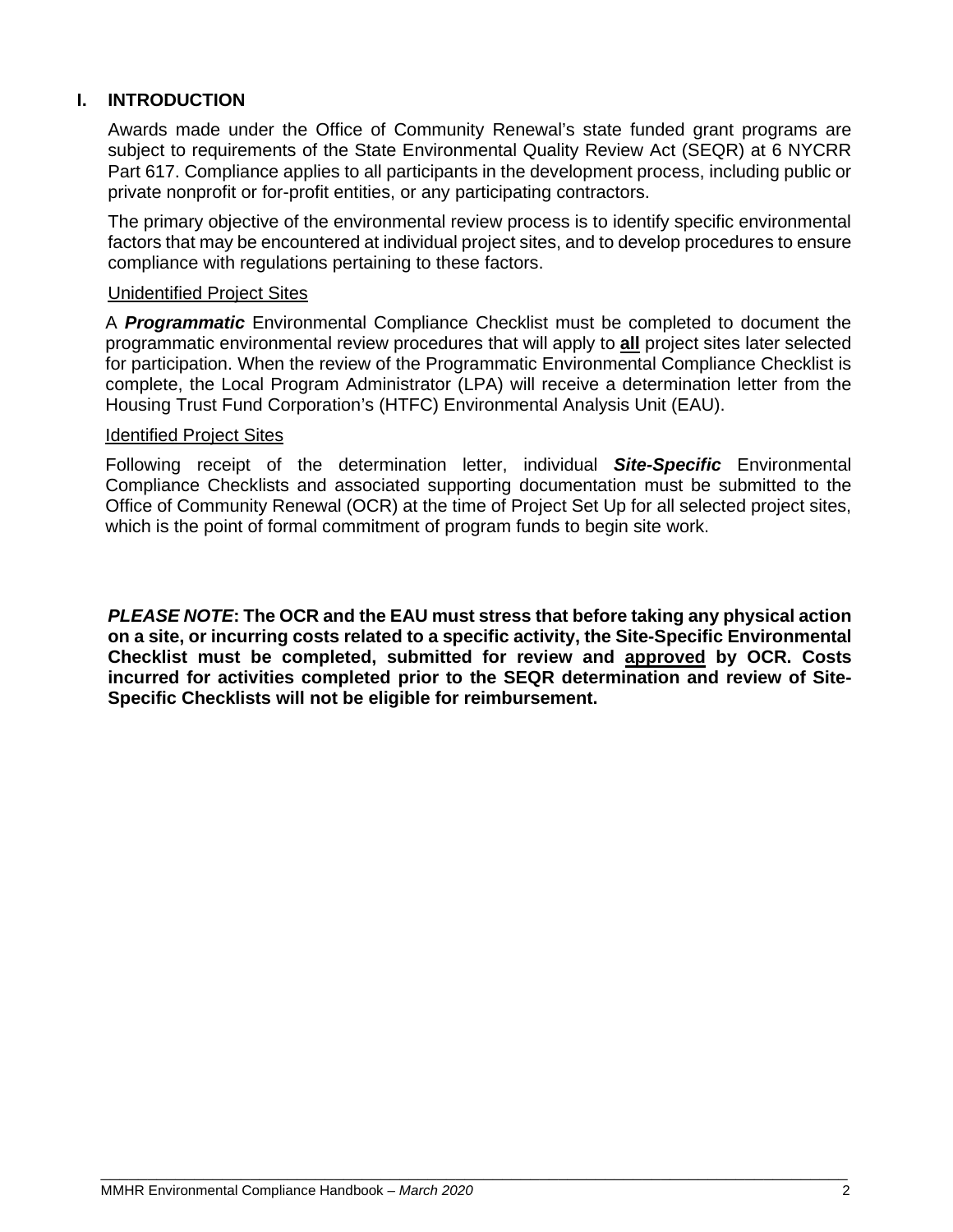# <span id="page-2-0"></span>**II. ENVIRONMENTAL COMPLIANCE PROCESS: OVERVIEW**

The following is a step-by-step process to obtain environmental clearance and to develop an appropriate set of environmental review procedures. All referenced forms can be found online here: [https://hcr.ny.gov/mobile-manufactured-home-replacement-program-mmhr#forms--](https://hcr.ny.gov/mobile-manufactured-home-replacement-program-mmhr%23forms---documents) [documents](https://hcr.ny.gov/mobile-manufactured-home-replacement-program-mmhr%23forms---documents)



## **STEP 1: Prepare Programmatic Environmental Review**

A complete Programmatic Review package must include:

### *1. Environmental Compliance Checklist*

The Environmental Compliance Checklist must be completed for a *Programmatic Review* for each awarded contract. The checklist documents each procedure that the LPA will implement to comply with environmental regulations at **all** project sites as a requirement of HTFC environmental clearance.

## *2. Program Description Form*

The Program Description Form must be completed to describe the planned program activities. Sufficient detail must be provided to allow the Environmental Analyst to classify the program under SEQR. Specifically, the Program Description Form must identify if participating projects will or may involve ground disturbance, tree cutting, or new construction, site location in or adjacent to Agricultural Districts, work on a building or site determined by SHPO to have historic or cultural significance, zoning changes or change in actual building use.

### *3. Supporting Documentation*

All applicable maps and supporting documentation must be provided as outlined within the Environmental Compliance Checklist.

*\_\_\_\_\_\_\_\_\_\_\_\_\_\_\_\_\_\_\_\_\_\_\_\_\_\_\_\_\_\_\_\_\_\_\_\_\_\_\_\_\_\_\_\_\_\_\_\_\_\_\_\_\_\_\_\_\_\_\_\_\_\_\_\_\_\_\_\_\_\_\_\_\_\_\_\_\_\_\_\_*

# **STEP 2: Submit to the Office of Community Renewal (OCR)**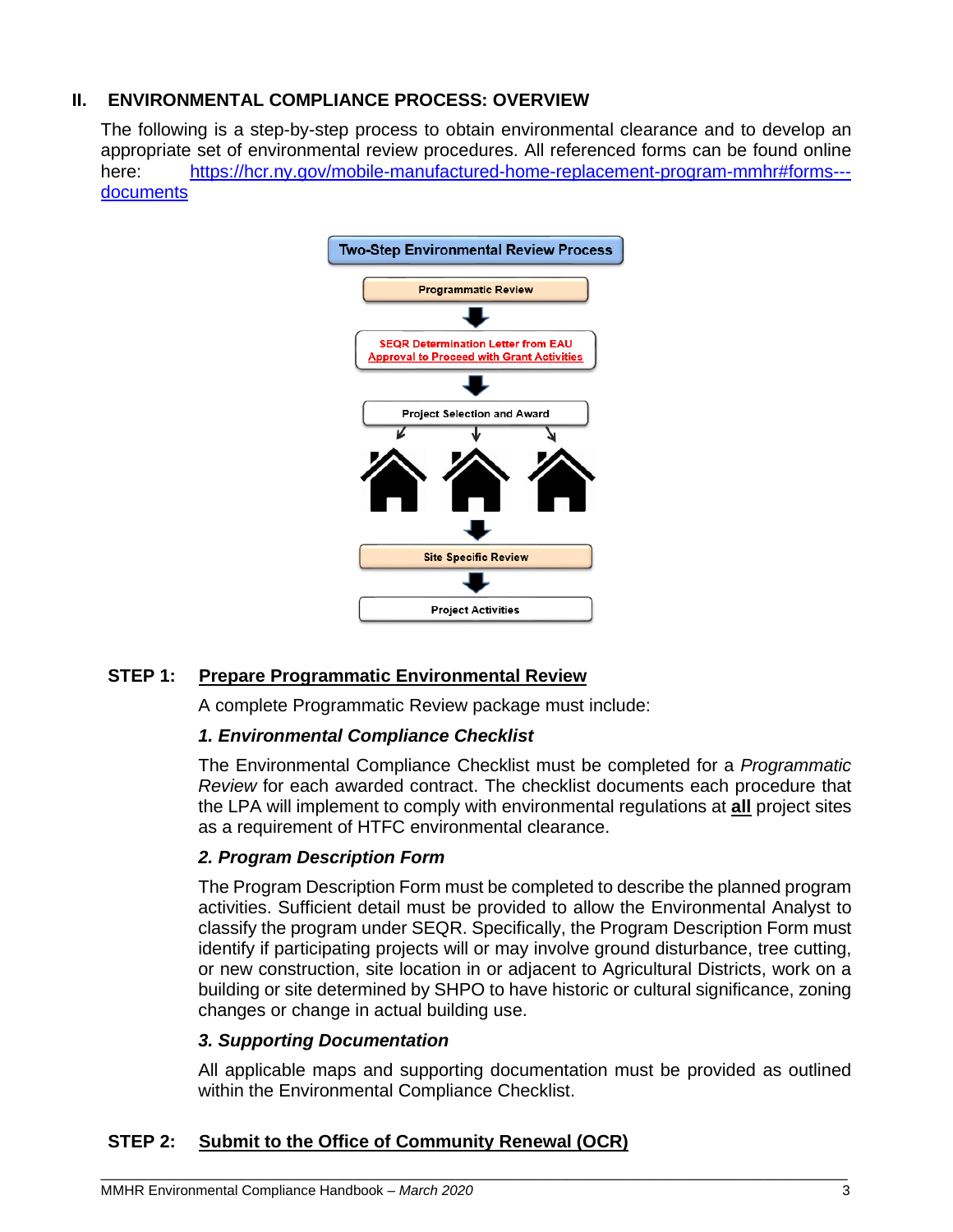Send the completed Programmatic Review package containing the Environmental Compliance Checklist, Program Description Form and required maps and supporting documentation as a single PDF document by email to OCRStatePrograms@nyshcr.org.

- Include the associated SHARS ID in the email subject line;
- Please contact the Office of Community Renewal for instructions to submit large format documents that cannot be emailed.

## **STEP 3: HTFC Issues Determination Letter to Local Program Administrator**

HTFC will review the forms and supporting documentation submitted. Revisions or additional documentation may be requested if the materials are determined to be incomplete. Following review by the OCR and the HTFC Environmental Analysis Unit, a determination letter will be issued.

The determination letter must be kept on file with the Environmental Compliance Checklist, as well as all other documentation related to the environmental review for subsequent HTFC monitoring.

## **STEP 4: Site Selection and Site-Specific Environmental Review**

A Site-Specific Environmental Review Checklist must be submitted for each project site at the time of Project Set Up. **These individual Site-Specific Checklists must be submitted to the OCR prior to beginning project activities**. Checklists will require additional supporting documentation and review in circumstances such as:

- Ground disturbance, tree cutting, or new construction;
- Projects in, or adjacent to, Agricultural Districts;
- Work on a building determined by SHPO to have historic or cultural significance:
- Zoning changes;
- A change in actual building use (whether or not this change is locally regulated);
- If the work constitutes a SEQR Unlisted action.

Projects in the categories described above may require either the municipality to conduct a SEQR coordinated review or a review and determination of significance by the HTFC Board.

### **STEP 5: Conduct Program Activities in Accordance with Policies Described in the Environmental Compliance Checklist and HTFC Determination Letter**

The purpose of the environmental review process leading to the HTFC Environmental Determination Letter is to:

- 1. Identify specific measures to comply with environmental regulations or mitigate adverse impacts at identified project sites or;
- 2. Provide a roadmap for subsequent environmental review of individual project sites at the time they are selected.

The LPA is responsible for following the procedures established in the Programmatic Environmental Compliance Checklist and Determination Letter.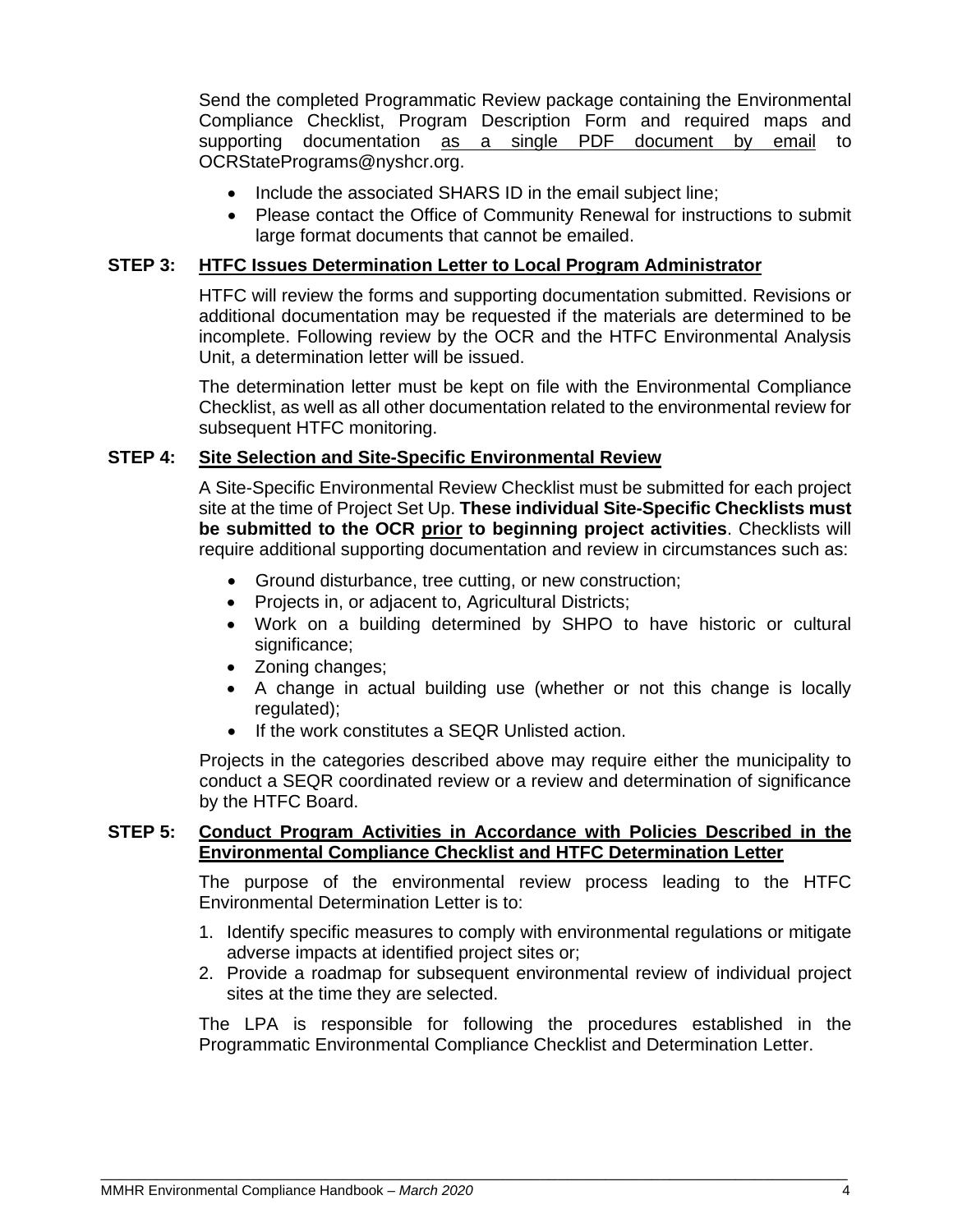## <span id="page-4-0"></span>**III. COMPLETING THE ENVIRONMENTAL COMPLIANCE CHECKLIST**

Each section of the following Environmental Compliance Handbook outlines specific required compliance procedures and recommended compliance language for use on both the Programmatic and Site-Specific Environmental Checklists.

Sample compliance language has been provided throughout the Handbook for use on both the Programmatic and Site-Specific Environmental Review Checklists. Local Program Administrators are strongly encouraged to use the language provided as it has been specifically crafted to streamline the environmental review process, prevent delay, and comply with the requirements of each section of the Checklists.

### Unidentified Project Sites (Programmatic Review)

For the Programmatic review, the Environmental Compliance Checklist is intended to address the local program and determine which regulations may apply to **one or more individual project sites once identified, and those which will not be applicable under any circumstances**. For each regulation, a written compliance procedure must be described in the right-hand column of the checklist. This will include the procedure to review individual project sites if applicable.

#### Identified Project Sites (Site-Specific Review)

The Environmental Compliance Checklist for Site-Specific review should be tailored to the specifics of each individual project at the time of Project Set Up.

For both Programmatic and Site-Specific review, Local Program Administrators may be contacted for more information if documentation submitted with either Environmental Checklist is considered insufficient or incomplete.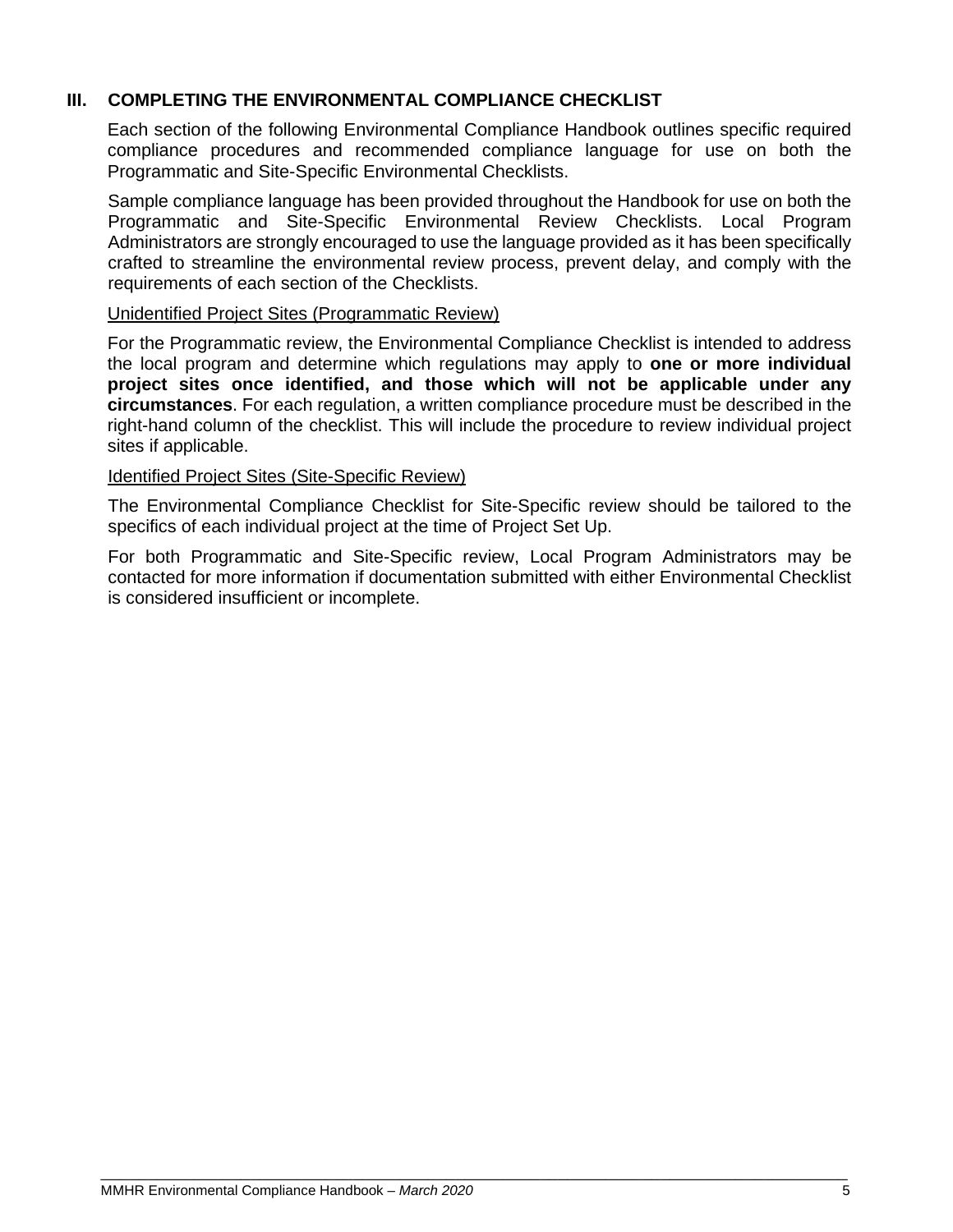## <span id="page-5-0"></span>**A. Historic Resources**

State Historic Preservation Office (SHPO) Review Section 14.09 of the New York State Parks, Recreation and Historic Preservation Law of 1980 requires a publicly-funded project to be reviewed for its potential effect on historic properties.

The New York State Office of Parks, Recreation and Historic Preservation (OPRHP or SHPO) has issued a determination to indicate that projects associated with this statewide initiative will have no impact on archaeological and/or historical resources listed in, or eligible for, the New York State and National Registers of Historic Places. The determination is based on an understanding that assisted projects will disturb under .25 acres of land. Projects that will disturb more than .25 acres of land must be submitted for assessment by SHPO.

### **Sample compliance language:**

## Programmatic Checklist:

*"Projects that disturb under .25 acres of land will require no additional review by SHPO. Any project that will disturb over .25 acres, will be submitted to SHPO for an impact determination which will ensure compliance with the New York State Parks, Recreation and Historic Preservation Law. No site activity will occur until SHPO responds with a determination."*

## Site-Specific Checklist:

• If disturbance of over .25 acres is NOT expected, compliance language might be:

*"The Project does not involve disturbance of over .25 acres. SHPO review is not required."*

• If disturbance of over .25 acres IS expected, compliance language might be:

*"The SHPO No Adverse Impact determination is attached."*

### OR

*"SHPO identified specific conditions as described in the attached determination. The conditions will be incorporated into the project scope of work."*

The SHPO Cultural Resource Information System (CRIS) can be accessed here: [https://cris.parks.ny.gov](https://cris.parks.ny.gov/)

The HTFC SHPO Electronic Project Submission Guide can be found here: <http://www.nyshcr.org/Forms/MMHR/>

*\_\_\_\_\_\_\_\_\_\_\_\_\_\_\_\_\_\_\_\_\_\_\_\_\_\_\_\_\_\_\_\_\_\_\_\_\_\_\_\_\_\_\_\_\_\_\_\_\_\_\_\_\_\_\_\_\_\_\_\_\_\_\_\_\_\_\_\_\_\_\_\_\_\_\_\_\_\_\_\_*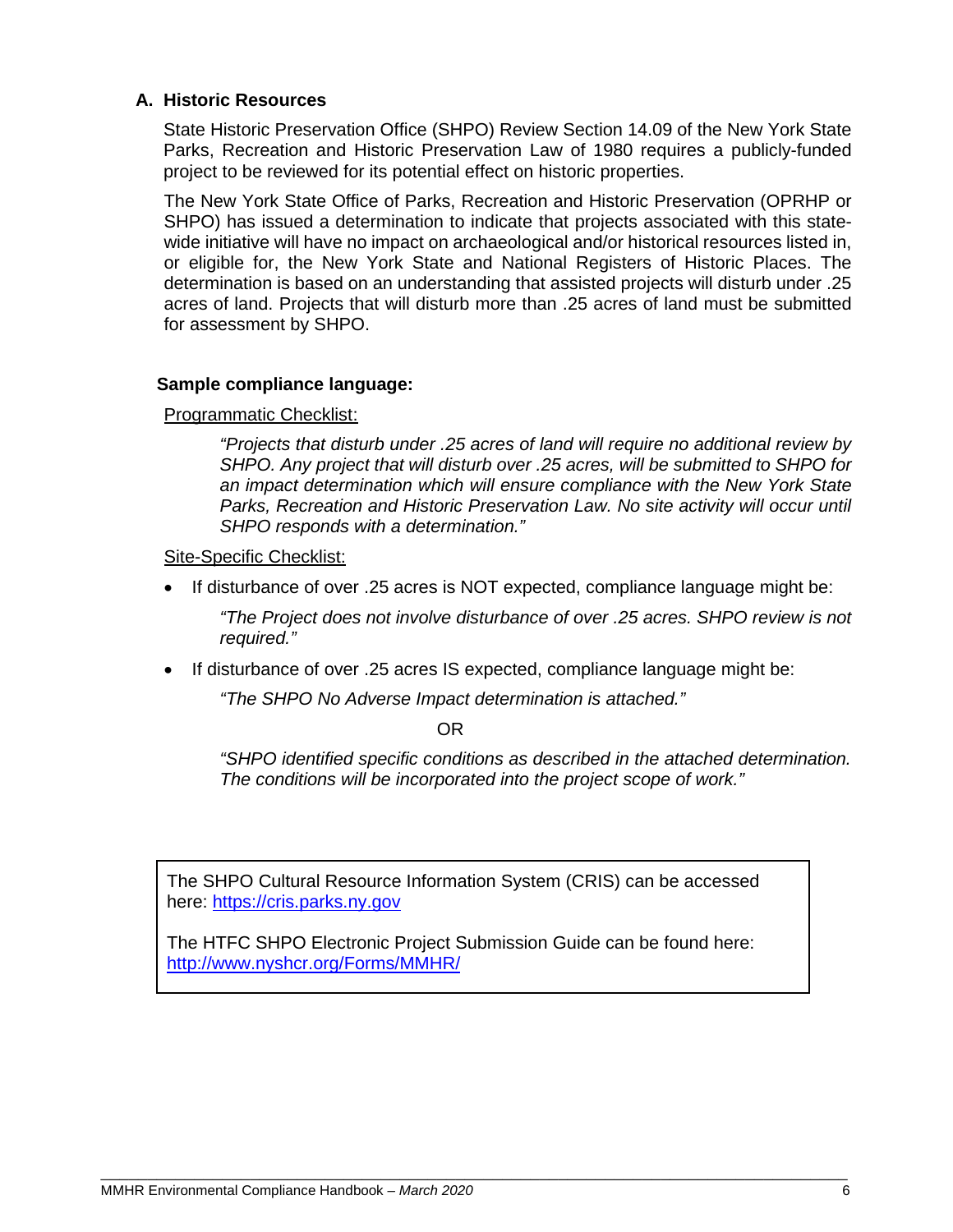## <span id="page-6-0"></span>**B. Floodplain Management**

The Local Program Administrator must consider 6 NYCRR Part 502, *Floodplain Management Criteria for State Projects* if any projects are in a Special Flood Hazard Area (SFHA). Each site in the Program must be reviewed for its location with regard to floodplains.

Source documentation for these determinations must be provided with individual Site-Specific Environmental Compliance Checklists and can include a copy of a FIRM map, with the Panel Number and Effective Date, or communication from the local Code Enforcement Officer responsible for a community's participation in the National Flood Insurance Program. If a FIRM map is not clear, a determination should be made by the unit of local government and documented in a letter.

The LPA must ensure that flood insurance is obtained for any project sites located in a 100-year floodplain. Projects involving new construction or placement of a manufactured home in a floodplain must also comply with floodplain design measures per 6 NYCRR Part 502. Proof of flood insurance and design compliance must be submitted with the site-specific checklist and project set-up.

No project may occur within an adopted regulatory floodway per 6 NYCRR 502.4(b)(3).

## **Sample compliance language:**

Programmatic Checklist:

*"If a mobile home unit to be replaced is within the 100-year-floodplain, it will be anchored and secured in accordance with 6 NYCRR 502.4(a)(13) and in compliance with the dimensions and drainage provisions detailed in 6 NYCRR 502.4(a)(14). The replacement unit will also comply with all the provisions of 6 NYCRR 502.4(a)(3), (4) and (7). Any funded home unit within a 100-year floodplain will be required to maintain flood insurance."*

### Site-Specific Checklist:

• If the project is not in the SFHA, compliance language might be:

"*The project will not occur within the 100-year flood plain. A copy of the FIRM map, with the Panel Number and Effective Date is included."* 

• If it is determined that the project site is within the 100-year floodplain, it must be documented that the project activities will comply with 6 NYCRR 502(a)(13), 6 NYCRR 502.4(a)(14) and 6 NYCRR 502.4(a)(3), (4) and (7). Appropriate compliance language might be:

*"The project will occur within the 100-year floodplain. Documentation of compliance with* 6 NYCRR Part 502, *Floodplain Management Criteria for State Projects, as applicable, is attached."*

**Source documentation must include**: a certification from a design professional certifying that specific floodplain design measures are being implemented as per 6 NYCRR Part 502, *Floodplain Management Criteria for State Projects.* A design professional will be an engineer, architect or land surveyor.

Additionally, documentation of an inspection by the local floodplain manager must be submitted at Project Completion.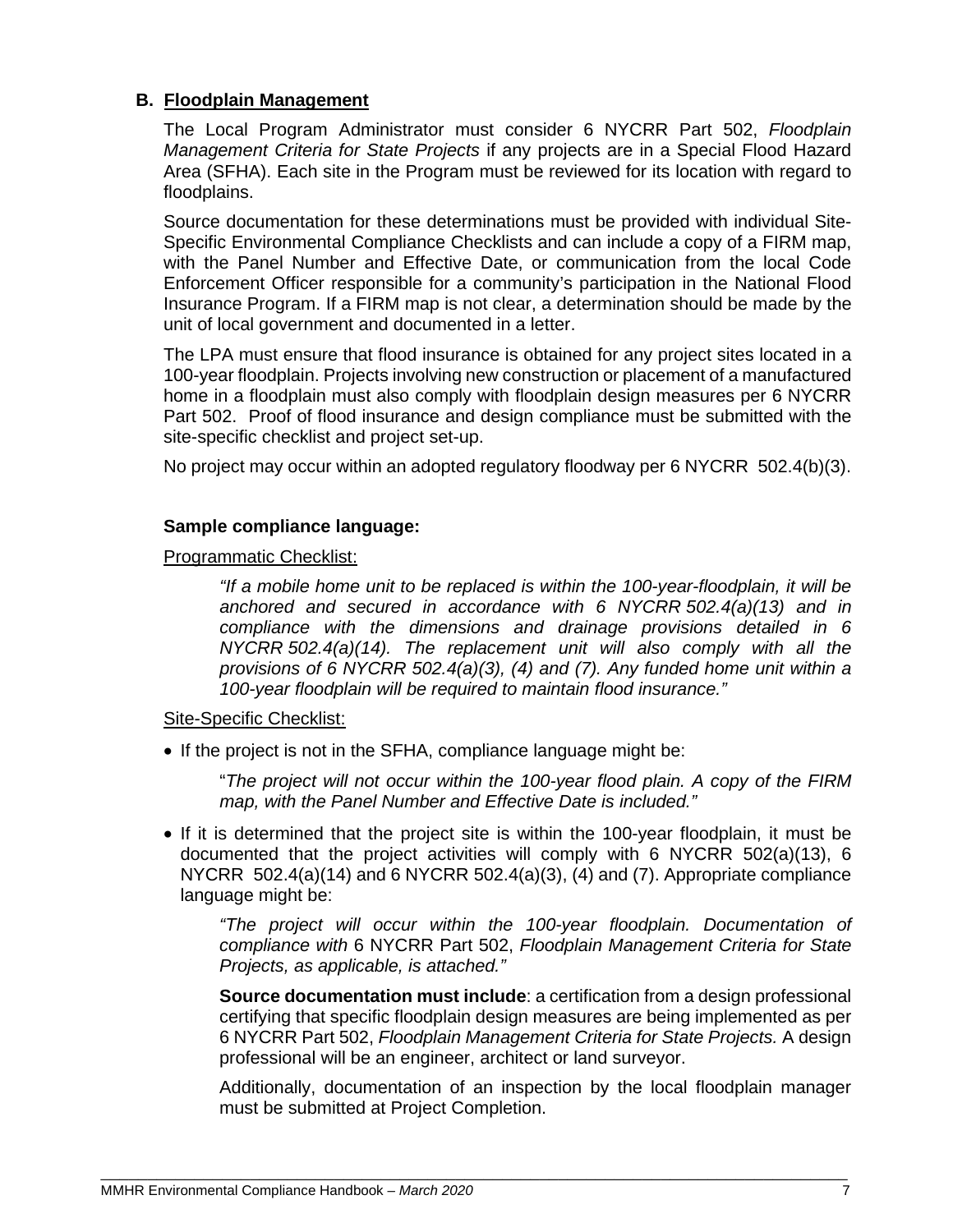#### Instructions for creating a FIRM Map

- 1. Go to: [https://msc.fema.gov/;](https://msc.fema.gov/)
- 2. Enter the project site address in the search tool and hit enter or select search;
- 3. Click on the View Map icon;
- *4.* Click on *Make a FIRMette;*
- 5. Move red box over the service area or project site;
- 6. Click on the *Adobe PDF* icon under *Create FIRMette;*
- 7. Save.

6 NYCRR Part 502, *Floodplain Management Criteria for State Projects* is available online, here: <http://www.dec.ny.gov/regs/2490.html>

FIRM maps are available from local or county environmental or planning agencies, the New York State Department of Environmental Conservation (DEC), or the Federal Emergency Management Agency (FEMA), at the FEMA Map Service Center (800-358-9616), or<https://msc.fema.gov/>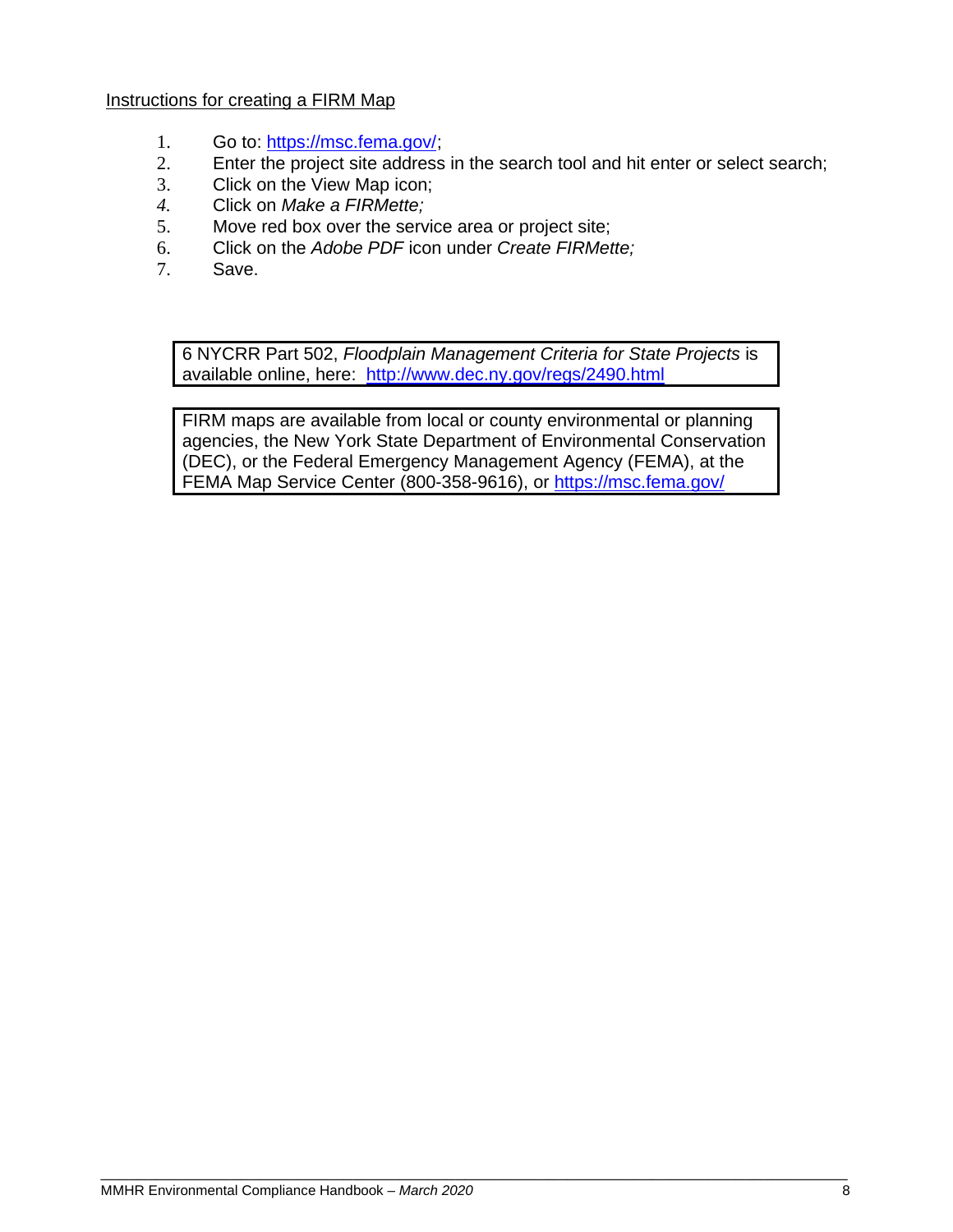# <span id="page-8-0"></span>**C. Zoning**

Each site to be assisted by Office of Community Renewal state funded programs must be reviewed with regard to its zoning classification and proposed use. Project sites must conform to the relevant local land use plans and must receive all necessary zoning and site plan approvals and permits. The project may be classified as an Unlisted action under the State Environmental Quality Review Act (SEQR) and require further review if a zoning change is required.

Documentation for these determinations must be provided for Site-Specific reviews. Documentation should include a letter from the local municipality confirming the proposed use of the project is permitted according to the existing zoning classification of the project site. If the project requires a variance or special use permit for issuance of a building permit, approval documentation should be provided.

If a project involves a zoning change, either a SEQR Coordinated Review should be conducted or the project will be reviewed by the HTFC Board.

### **Sample compliance language:**

Programmatic Checklist:

*"A zoning determination will be prepared and submitted to identify if any program activities will require local approvals, variances, special permits or any other modifications to the existing zoning classification of each project."*

#### Site-Specific Checklist:

• If the project will comply with the existing zoning classification and does not require variances or special permits:

"*The project will not require zoning modifications, variances or a special use permit for issuance of a building permit. See attached documentation."*

• If the project will require any zoning modifications, compliance language might be:

*"The project requires a special use permit; approval documentation is attached."*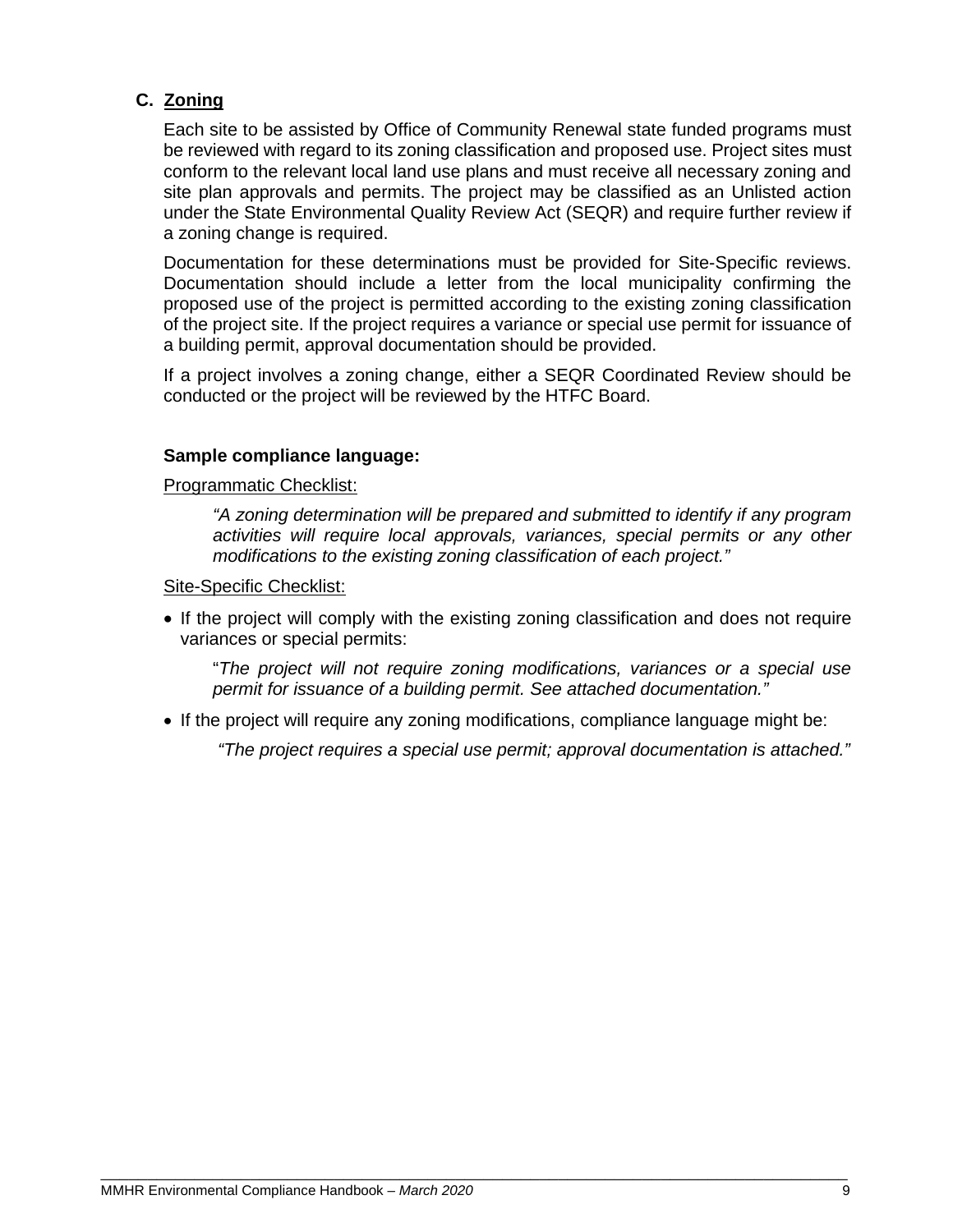## <span id="page-9-0"></span>**D. Coastal Zone Management**

19 NYCRR Part 600, *Coastal Zone Management* establishes requirements for review of a state-funded project in the Coastal Zone if its SEQR classification is Type 1 or Unlisted. In New York State, the Coastal Zone includes land areas adjacent to Lakes Erie and Ontario, the St. Lawrence, East, Harlem and Niagara Rivers, the Hudson River south of the Federal Dam in Troy, the Kill van Kull and Arthur Kill, Long Island Sound, the Atlantic Ocean, and the connecting water bodies, bays, harbors, shallows and marshes.

Source documentation for these determinations must be provided and can include a copy of the applicable Coastal Zone boundary map or correspondence with the local municipality.

### **Sample compliance language:**

Programmatic Checklist:

• If the program service area or buildings are not located in the coastal zone, compliance language might be:

*"The project site or service area is not located within the coastal zone as documented in the attached."*

• If the program service area is located within the designated coastal zone, compliance language might be:

*"Portions of the service area are located within the coastal zone and the LPA will comply with 19 NYCRR Part 600."*

#### Site-Specific Checklist:

• If the identified project site is not located in the coastal zone, compliance language might be:

*"The project site is not located within the coastal zone as documented in the attached coastal zone boundary map."*

• If the identified project site is located in the coastal zone, compliance language might be:

*\_\_\_\_\_\_\_\_\_\_\_\_\_\_\_\_\_\_\_\_\_\_\_\_\_\_\_\_\_\_\_\_\_\_\_\_\_\_\_\_\_\_\_\_\_\_\_\_\_\_\_\_\_\_\_\_\_\_\_\_\_\_\_\_\_\_\_\_\_\_\_\_\_\_\_\_\_\_\_\_*

*"The project is located within the coastal zone but is not a Type I or Unlisted action."*

*"The project is located within a coastal zone and is classified as a Type I or Unlisted action. The LPA will comply with 19 NYCRR Part 600 and the HTFC will provide notification of the action to New York State Department of State prior to clearance."*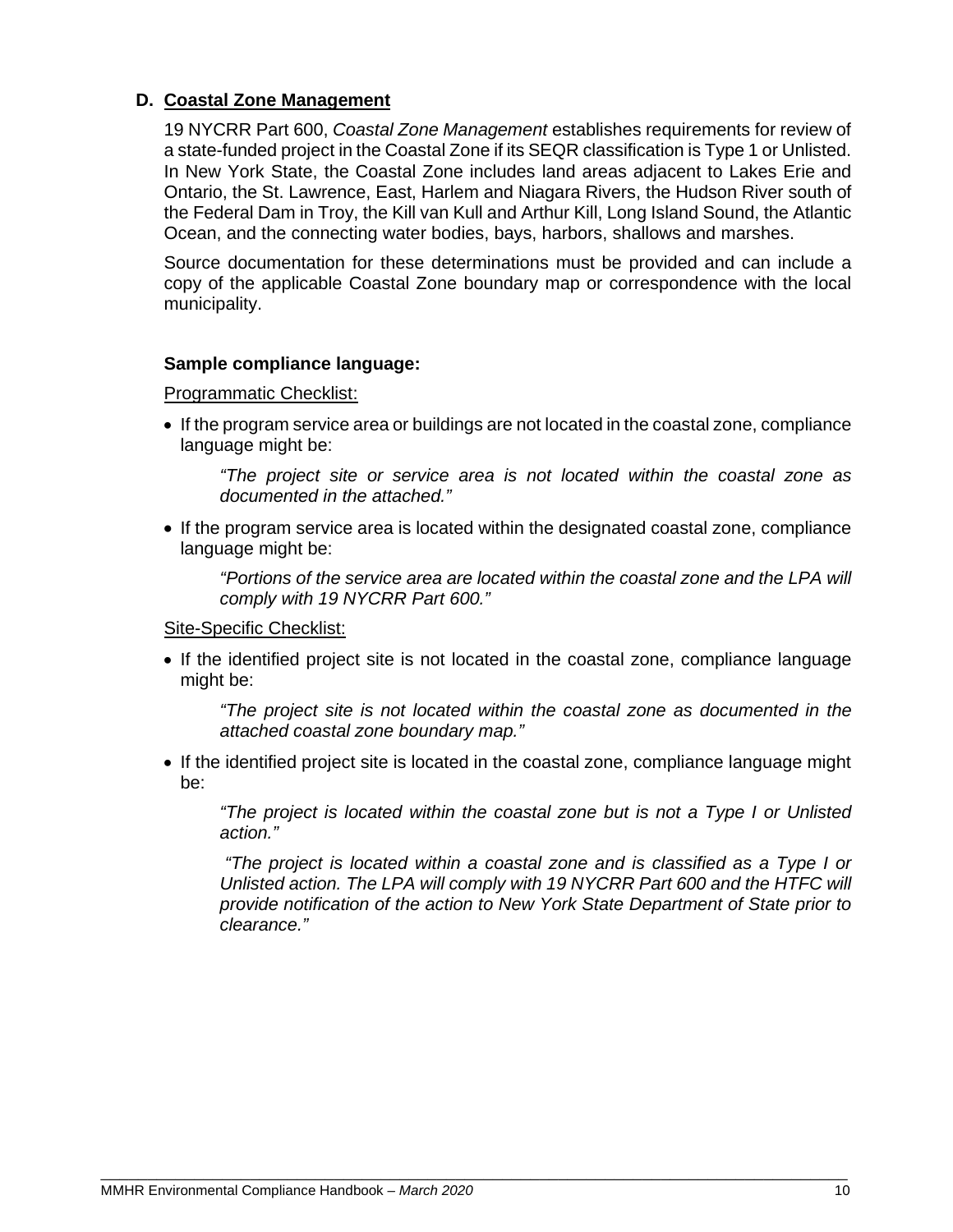## Accessing the Coastal Zone Boundary Map

- 1. Go to: [http://www.dos.ny.gov/opd/atlas;](http://www.dos.ny.gov/opd/atlas)
- 2. Click on the Map in the center of the screen;
- 3. Enter an address of the service area or project site and hit enter;
- 4. Make sure the Coastal Boundary layer is "checked" in the Legend;
- 5. Zoom in as necessary to show the service area or project site in relation to the nearest Coastal Boundary;
- 6. Click Tool icon on the top right corner of the map;
- 7. Select *Print Map;*
- 8. If necessary, enable Pop-Ups on the browser by selecting 'Always allow pop-ups from [http://opdgig.dos.ny.gov](http://opdgig.dos.ny.gov/) and click *Done;*
- 9. Click *Export;*
- 10. Save.

A Coastal Zone boundary can be determined by calling the local planning office or online mapping is available online, here: [http://www.dos.ny.gov/opd/atlas.](http://www.dos.ny.gov/opd/atlas)

**NOTE**: In some cases, a Program could be within a Local Waterfront Revitalization Program (LWRP) area. Administrators must contact the municipal or county planning departments to determine if the program is within a LWRP boundary.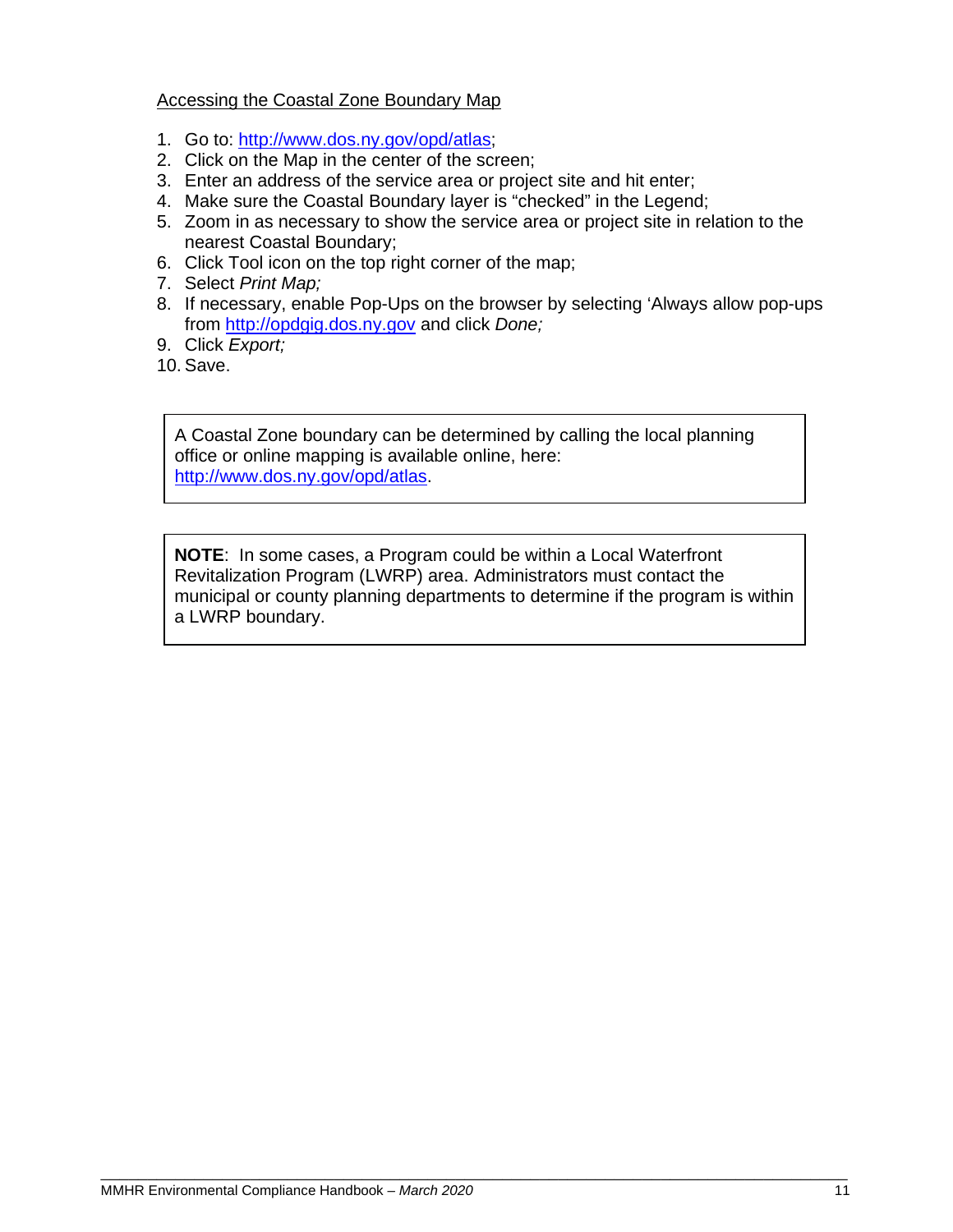## <span id="page-11-0"></span>**E. Site Contamination (Hazardous Materials)**

Projects funded under Office of Community Renewal state funded programs must be free of hazardous materials, contamination, toxic chemicals and gases, and radioactive substances which could affect the health and safety of occupants or users or conflict with the intended utilization of the property. Consideration must be given to the subject property and adjacent sites in the general proximity of such areas as dumps, landfills, industrial sites, or other locations that contain, or may have contained, hazardous wastes. Examples of areas that contain, or may have contained, hazardous wastes include, but are not limited to: dry cleaning facilities, producers of plastics, producers of medicines, waste water treatment facilities, and chemical manufacturing plants.

Each site must be evaluated by an environmental professional, including a site visit, to determine if the site is located on or near any hazardous materials or contamination. The environmental professional must provide a certification letter that **specifically** states:

*"The site was visited by \_\_\_\_\_\_\_ on \_\_\_\_\_\_ and determined free from hazardous materials, contamination, toxic chemicals and gases, and radioactive substances which could affect the health and safety of occupants or users or conflict with the intended utilization of the property. I, [Name], certify that I am an environmental professional as per ASTM 1527."*

If an environmental professional cannot provide the above certification letter, further study must be completed as recommended and the LPA must certify that it will follow all recommendations and, with the guidance of the environmental professional, ensure the site meets this OCR policy:

*"The site was visited by \_\_\_\_\_\_\_ on \_\_\_\_\_\_ and determined to have potential environmental hazards as outlined in the attached documentation, [LPA Name] certifies that all recommendations provided by the environmental professional will be followed and, with the guidance of the environmental professional, ensure the site meets OCR policy."*

## **Sample compliance language:**

Programmatic Checklist Language:

• If the program involves mobile home demolition, removal and replacement or new construction, compliance language might be:

*"Any mobile home replacement or new construction within the program's service area will be assessed to determine its environmental condition. If the condition of the property is unknown, or a possible environmental hazard is suspected, the LPA will proceed with the advice and guidance of an environmental professional. If so advised, further study will be completed as recommended."*

Site-Specific Checklist Language:

• If no environmental concerns have been identified, the compliance language should be:

*"An environmental professional has conducted a site visit and certified that the project site is free of hazardous materials, contamination, toxic chemicals and gases, and radioactive substances. Documentation is attached."*

• If potential hazards have been identified, compliance language should be: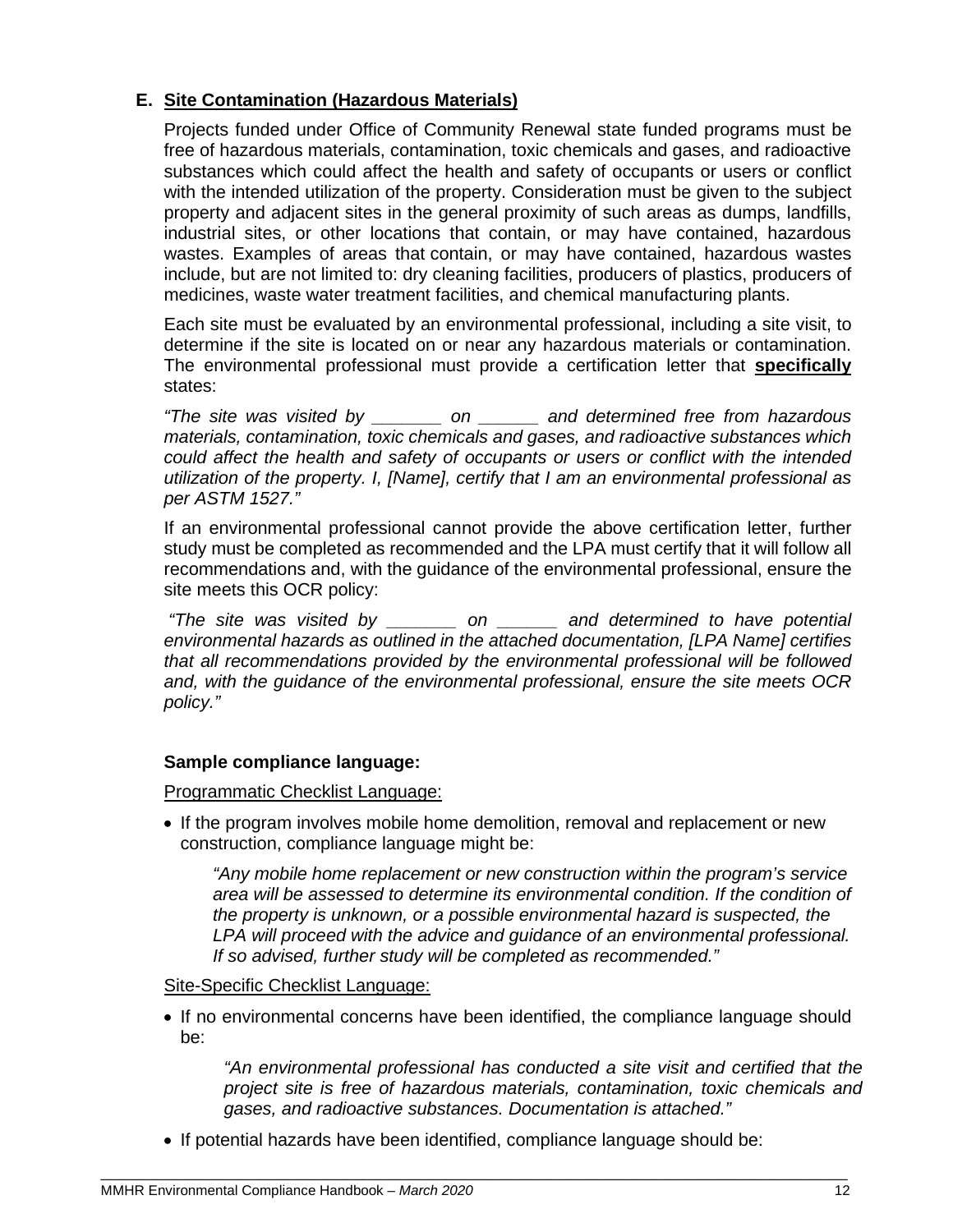*"An evaluation and site visit identified potential hazards as documented in the attached. All recommendations will be followed and, with the guidance of the environmental professional, ensure the site meets OCR policy as certified in the attached."*

The American Society for Testing and Materials Standard (ASTM) defines "environmental professional" as:

- A person who holds a Baccalaureate or higher degree in a relevant science or engineering field plus the equivalent of five years relevant work experience OR
- A person who holds a current engineer's or professional geologist license or registration from a state, tribe or U.S. territory OR
- An official of the site locality's Building Department with expertise in assessing environmental conditions OR
- A person who has the equivalent of ten years relevant work and field experience in performing environmental site assessments.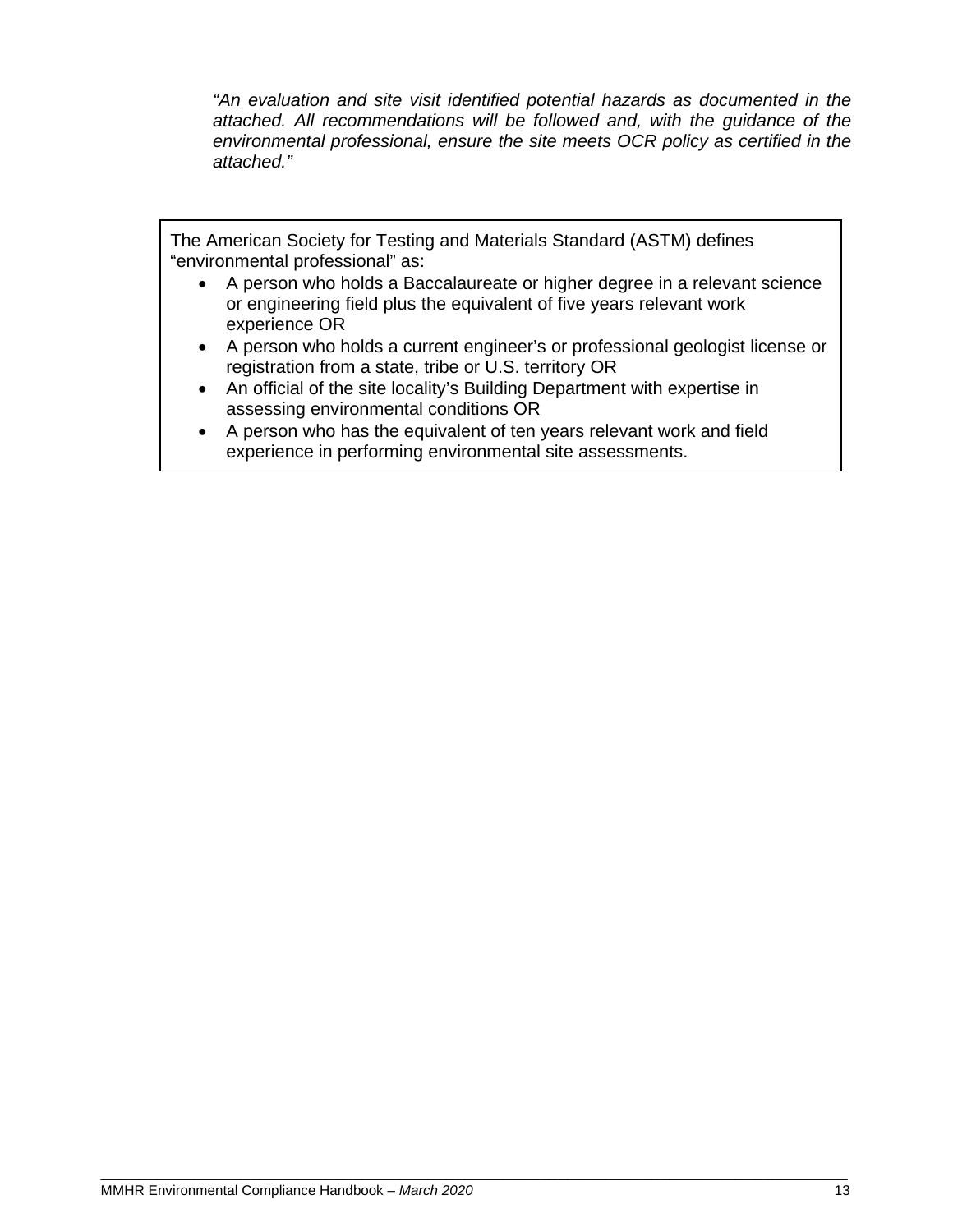## <span id="page-13-0"></span>**F. Lead-Based Paint**

The EPA's Lead Renovation, Repair and Painting Rule (RRP Rule) applies to all firms performing renovation, repair, and painting projects that disturb lead-based paint in homes and child occupied facilities constructed **prior to 1978**. The firms must be certified by the EPA (or an EPA authorized state), use certified renovators trained by EPA approved training providers and follow lead-safe work practices to prevent lead contamination. The full RRP Rule is available at 40 CFR Part 745, Subpart E, sections 745.80 – 745.92. Mobile homes and manufactured homes are included in the RRP Rule.

### **Sample compliance language:**

Programmatic Checklist Language:

• If the program involves exempt projects only, compliance language might be:

"*The program only involves buildings that were originally placed in service after 1/1/78."* 

**Source documentation of build date must be provided** such as tax documentation or a Property Description Report.

If the program will involve any buildings constructed prior to 1978 where disturbance of paint may occur, compliance language might be:

*"Any activities that will involve the disturbance of painted surfaces will be conducted in accordance with the EPA RRP Rule. Demolition or disposal will comply with all applicable laws and regulations."*

#### Site-Specific Checklist Language:

If the project involves a housing unit constructed after  $1/1/1978$ , compliance language might be:

*"The project involves a housing unit constructed after 1/1/1978."* 

*\_\_\_\_\_\_\_\_\_\_\_\_\_\_\_\_\_\_\_\_\_\_\_\_\_\_\_\_\_\_\_\_\_\_\_\_\_\_\_\_\_\_\_\_\_\_\_\_\_\_\_\_\_\_\_\_\_\_\_\_\_\_\_\_\_\_\_\_\_\_\_\_\_\_\_\_\_\_\_\_*

If the project will involve activities that may disturb painted surfaces, all work will be conducted in accordance with the EPA RRP Rules:

*"The project involves activities that may disturb painted surfaces. All work will be conducted in accordance with the EPA RRP Rules."*

If the unit will be transported off site for disposal or demolition, the unit must be disposed of at a properly licensed facility.

*"The unit will be transported off site for disposal or demolition. All LBP will be disposed of at a properly licensed facility. The LPA will maintain all compliance documentation for potential audit by HTFC."*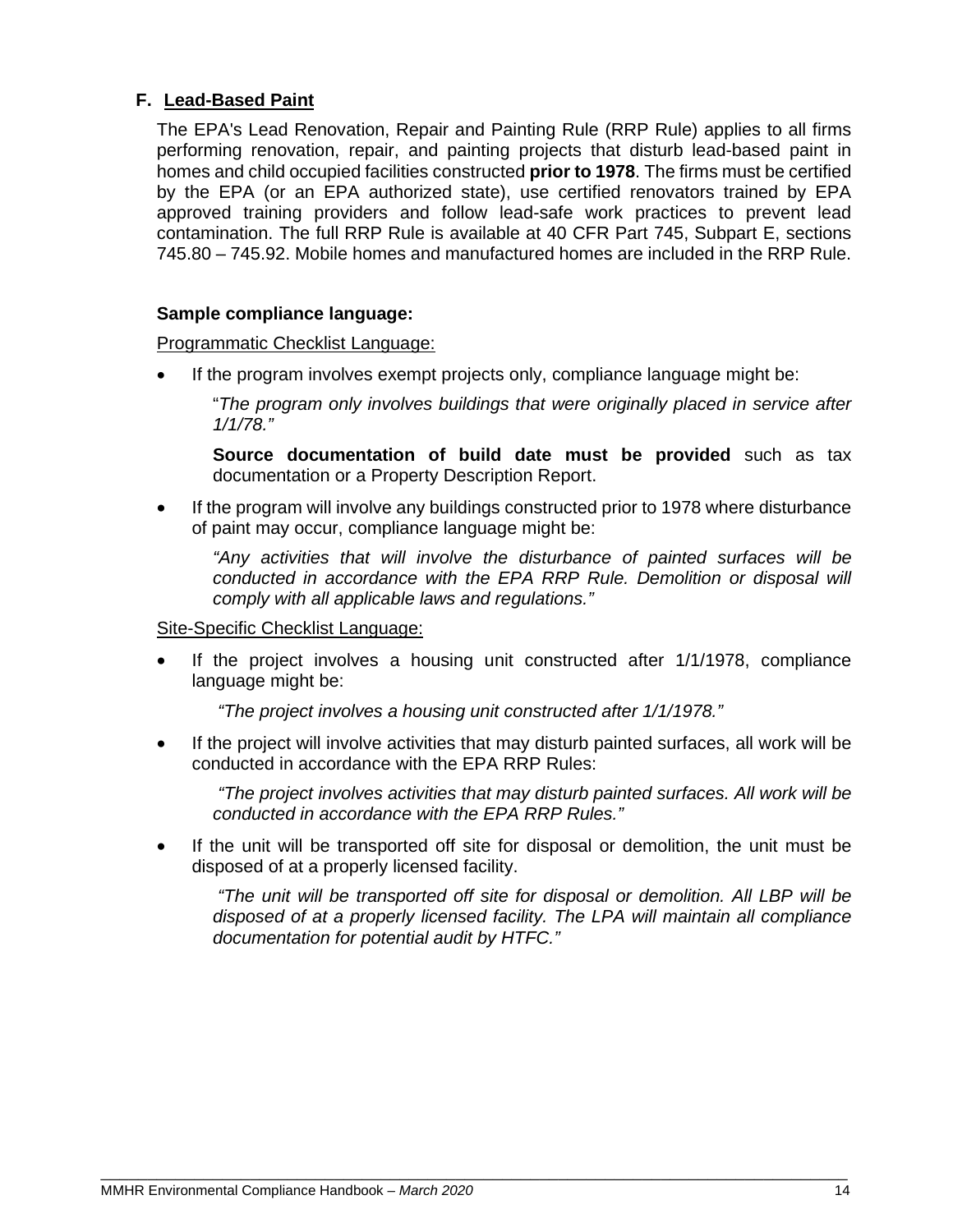## <span id="page-14-0"></span>**G. Asbestos Containing Materials**

If asbestos-containing materials (ACM) will be disturbed as part of program activities, they must be handled and disposed of according to NYS Department of Labor requirements at 12 NYCRR Part 56. For projects involving demolition, 12 NYCRR Part 56-11.5 must also be specifically followed.

Exposure to asbestos fibers, a known carcinogenic agent, creates a serious risk to the public safety and health. All work that disturbs ACM must be done by trained workers following special procedures and engineering controls to prevent the spread of asbestos into the air and ensure that ACM have been properly removed.

The NYS Department of Labor instructs that an asbestos survey must be completed by a certified Asbestos Inspector whenever all or part of a building or structure will be demolished, renovated, remodeled or repaired. The survey will determine if the planned work will disturb asbestos material.

Any unit to be demolished or deconstructed must have an asbestos survey conducted. Any unit to be demolished must be disposed of in a disposal/recycling facility that is certified by the NYS Department of Conservation (DEC) to receive, process and recycle and/or dispose of mobile/manufactured home components.

#### **Sample compliance language:**

Programmatic Checklist Language:

*"Asbestos Containing Materials (ACM) that will be disturbed as part of program activities will be handled and disposed of according to NYS Department of Labor requirements at 12 NYCRR Part 56 and local regulations."*

### Site-Specific Checklist Language:

• If the unit will be demolished or deconstructed on-site, compliance language might be:

*"Asbestos Containing Materials (ACM) that will be disturbed as part of program activities will be handled and disposed of according to NYS Department of Labor requirements at 12 NYCRR Part 56 and local regulations."* 

• If the unit will be demolished off-site, compliance language might be:

*"The unit will be demolished or deconstructed off-site and disposed of in a disposal/recycling facility that is certified by the NYS Department of Conservation (DEC) to receive, process and recycle and/or dispose of mobile/manufactured home components."*

NYS Department of Labor 12 NYCRR Part 56, *Asbestos,* is available online, here:<http://www.labor.state.ny.us/formsdocs/wp/CR56.pdf>

Also see: *Asbestos in New York State Facts and Responsibilities* <https://www.labor.ny.gov/formsdocs/wp/p224.pdf>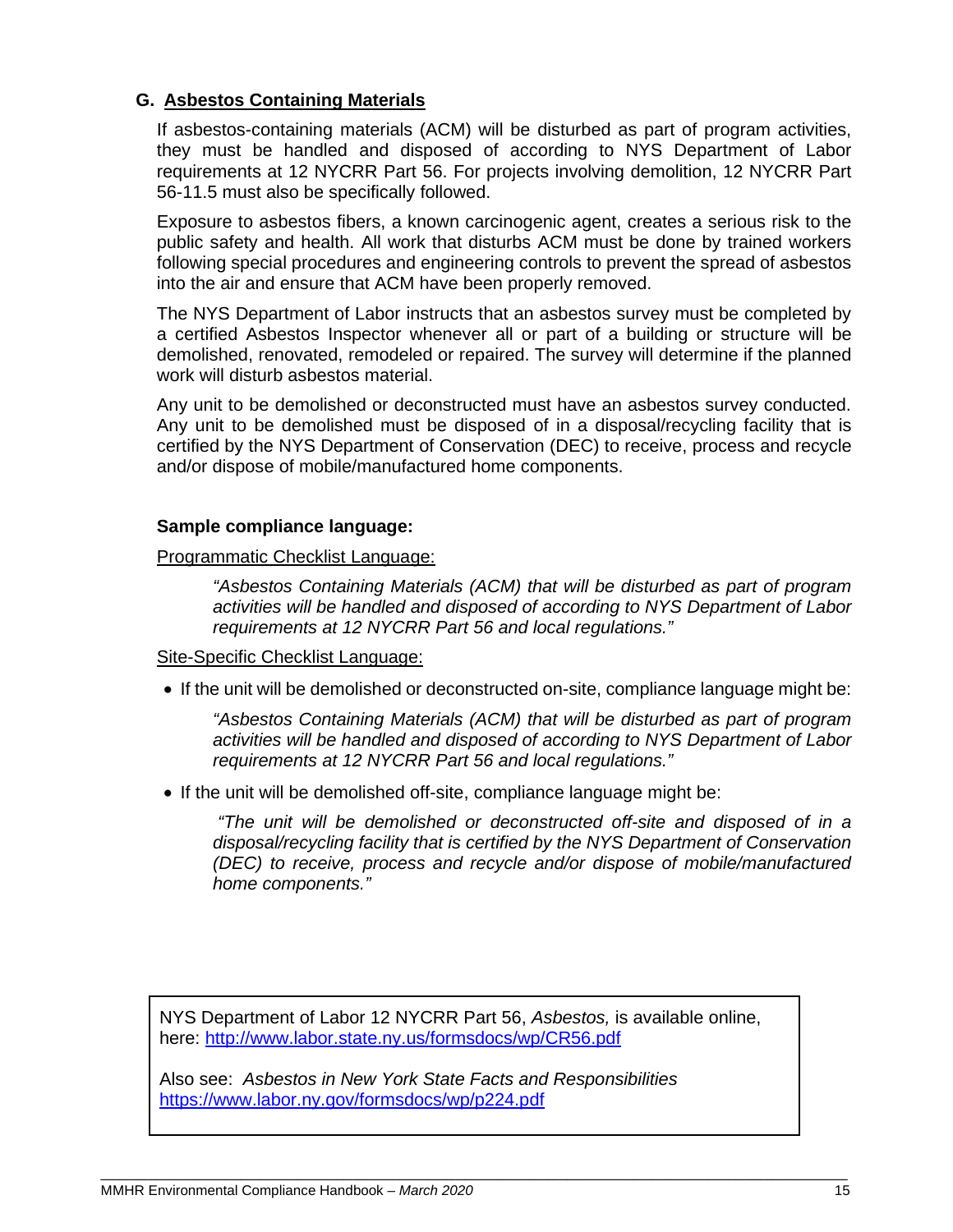## <span id="page-15-0"></span>**H. Radon**

Project sites or service areas located in Zones 1 and 2 (moderate to high) of the EPA Map of Radon Zones, where new construction or rehabilitation of residential units or residential common areas will occur, must be tested for radon. If elevated levels are encountered, a radon mitigation system must be installed in accordance with EPA *Radon Mitigation Standards.* 

Radon gas is regarded as a Group A carcinogen. The United States Environmental Protection Agency (EPA) has set an action level of 4.0 picocuries per liter (pCi/L). An elevated radon level occurs if the results of one long-term test or the average of two short-term tests show radon levels of 4pCi/L or higher. Any radon exposure has some risk. If the level is between 2 and 4 pCi/L, the EPA still recommends corrective measures to reduce exposure to radon gas.

Radon typically moves up through the ground to the air above and into a building through cracks and other holes in the foundation. The building traps radon inside, where it can build up. Any building may have a radon problem. This means new and old buildings, well-sealed and drafty buildings, and buildings with or without basements.

A post-construction radon test is required. Radon testing instructions dictate that testing should be conducted in the lowest livable floor of a building that is used on a regular basis. If the basement is not used on a regular basis, or the building does not have a basement, testing should be conducted in the next lowest livable floor. Testing must be conducted for all projects assisting residential units or residential common areas.

Please note that installing a radon mitigation system post-construction can be costly in manufactured homes due to how these buildings are designed and built. The recommended method is to pre-install a passive radon system (the complete system, excluding the fan) as part of the project which can be activated by adding a fan if elevated radon levels are found during post-construction testing.

### **Sample compliance language:**

### Programmatic Checklist Language:

• If the service area is in an area with a low radon level, compliance language might be:

*"The service area is located in a zone with low potential for radon according to the EPA Map of Radon Zones. Radon testing is not required."*

**Source documentation must include:** A copy of an EPA Map of Radon Zones that contains the project site or service area.

• If the service area is in an area of moderate to high radon level, compliance language might be:

*\_\_\_\_\_\_\_\_\_\_\_\_\_\_\_\_\_\_\_\_\_\_\_\_\_\_\_\_\_\_\_\_\_\_\_\_\_\_\_\_\_\_\_\_\_\_\_\_\_\_\_\_\_\_\_\_\_\_\_\_\_\_\_\_\_\_\_\_\_\_\_\_\_\_\_\_\_\_\_\_*

*"The service area is in a zone with moderate or high potential for radon levels to*  exceed the U.S. EPA action level (4pCi/L or higher). New construction or *rehabilitation of residential units will include post-construction testing and if elevated levels are found, a radon mitigation system will be installed in accordance with EPA Radon Mitigation Standards."*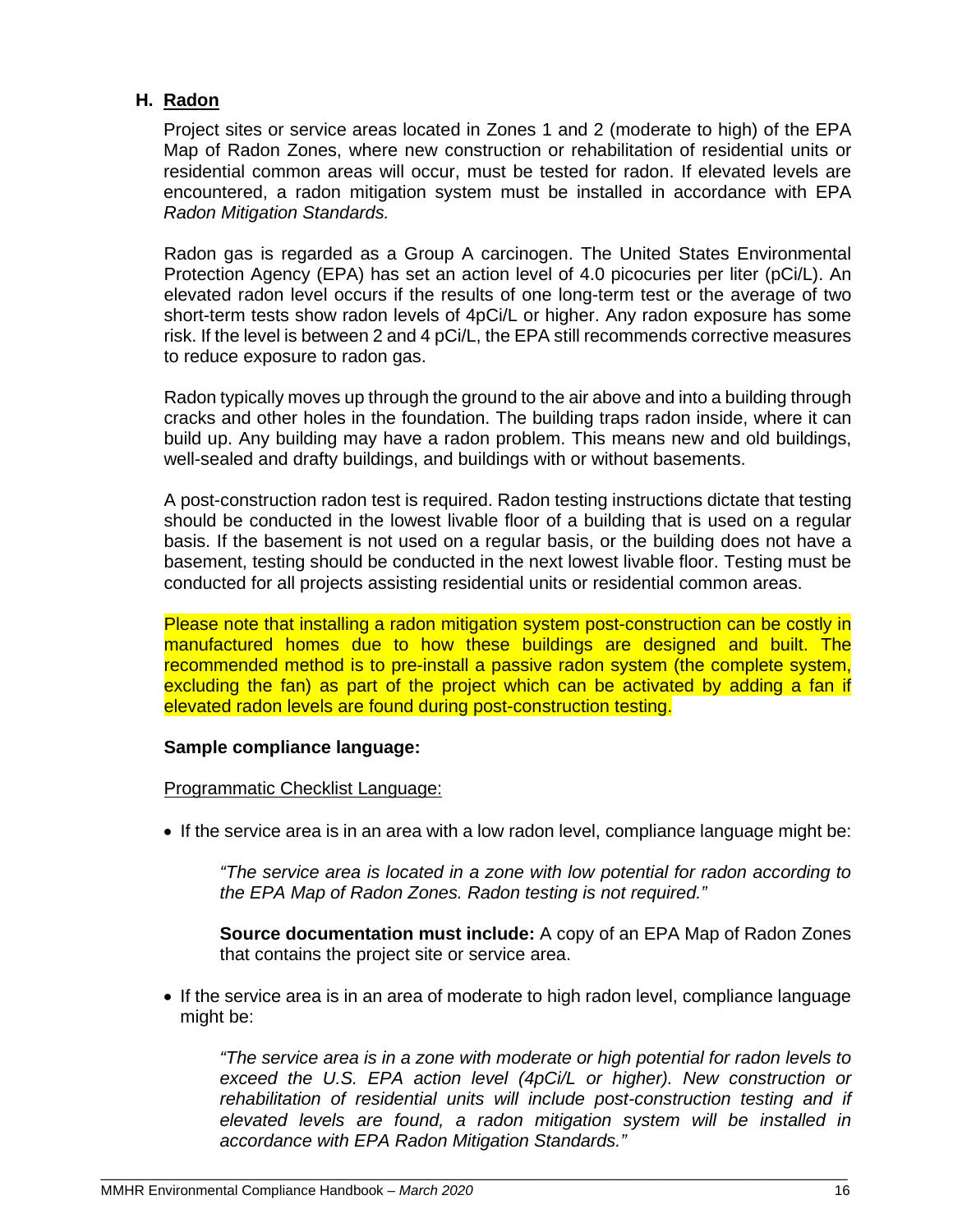## Site-Specific Checklist Language:

• If the service area is an area of moderate to high radon level, compliance language might be:

*"The project includes assistance to residential units located in an area with high or moderate potential for radon levels to exceed the U.S. EPA action level (4pCi/L or higher). Radon testing will be conducted post-construction and, if elevated levels are found, a radon mitigation system will be installed in accordance with EPA Radon Mitigation Standards. Documentation of test results or installation of a mitigation system will be provided at project completion."*

The EPA Map of Radon Zones can be accessed online, here: [http://www2.epa.gov/radon/find-information-about-local-radon-zones-and-radon](http://www2.epa.gov/radon/find-information-about-local-radon-zones-and-radon-programs)[programs](http://www2.epa.gov/radon/find-information-about-local-radon-zones-and-radon-programs)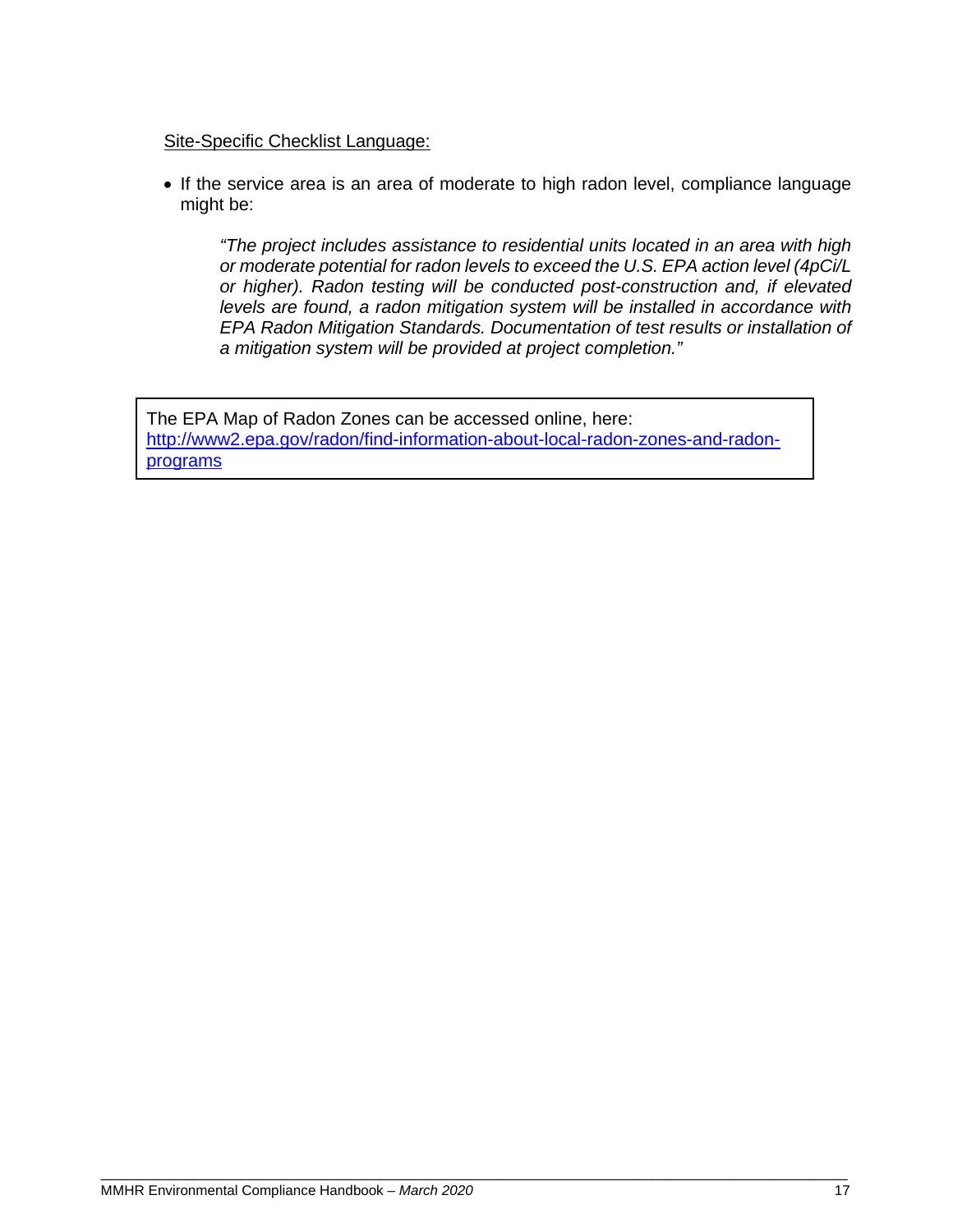## <span id="page-17-0"></span>**I. Wetlands**

Funded projects that involve ground disturbance may be subject to NYS Department of Environmental Conservation (DEC) and/or U.S. Army Corps of Engineering (ACOE) wetland regulations. For all projects, both the DEC and US Fish and Wildlife Maps of jurisdictional wetlands must be consulted. In addition to consultation of wetlands maps, if the LPA or HTFC suspects the potential presence of wetlands in the areas to be disturbed, a formal jurisdictional review or qualified biologist delineation may be required to confirm whether wetlands will be disturbed.

Under New York State regulations, a permit must be obtained from DEC prior to conducting regulated activities in or within 100 feet of state-protected freshwater wetland areas mapped by the agency. Regulated activities are described in DEC permit regulations at 6 NYCRR Part 663. Within the boundaries of the Adirondack Park, state wetland regulations are administered by the Adirondack Park Agency (APA).

Additionally, Section 404 of the Clean Water Act provides for jurisdiction by ACOE over "waters of the United States," including most wetland areas, even those that may not be mapped by FWS or DEC. Activities disturbing these areas may be subject to ACOE permitting requirements.

### **Sample compliance language:**

Programmatic Checklist Language:

*"Prior to the start of project work, a wetlands determination will be made and, if necessary, a permit will be obtained from the DEC or ACOE prior to construction."*

### Site-Specific Checklist Language:

• If the project does not impact wetlands and does not require a permit, compliance language might be:

*"The project will not impact wetlands as documented in the attached wetland map or correspondence."*

• If the project does impact wetlands or requires a permit, compliance language might be:

*"A permit is required and has been secured. Documentation is attached."*

*\_\_\_\_\_\_\_\_\_\_\_\_\_\_\_\_\_\_\_\_\_\_\_\_\_\_\_\_\_\_\_\_\_\_\_\_\_\_\_\_\_\_\_\_\_\_\_\_\_\_\_\_\_\_\_\_\_\_\_\_\_\_\_\_\_\_\_\_\_\_\_\_\_\_\_\_\_\_\_\_*

**Source documentation must include:** A map of state-protected wetlands that contains the project site or service area or correspondence with the DEC.

A more comprehensive review may be needed for larger projects involving ground disturbance, the LPA will be contacted if that is the determination.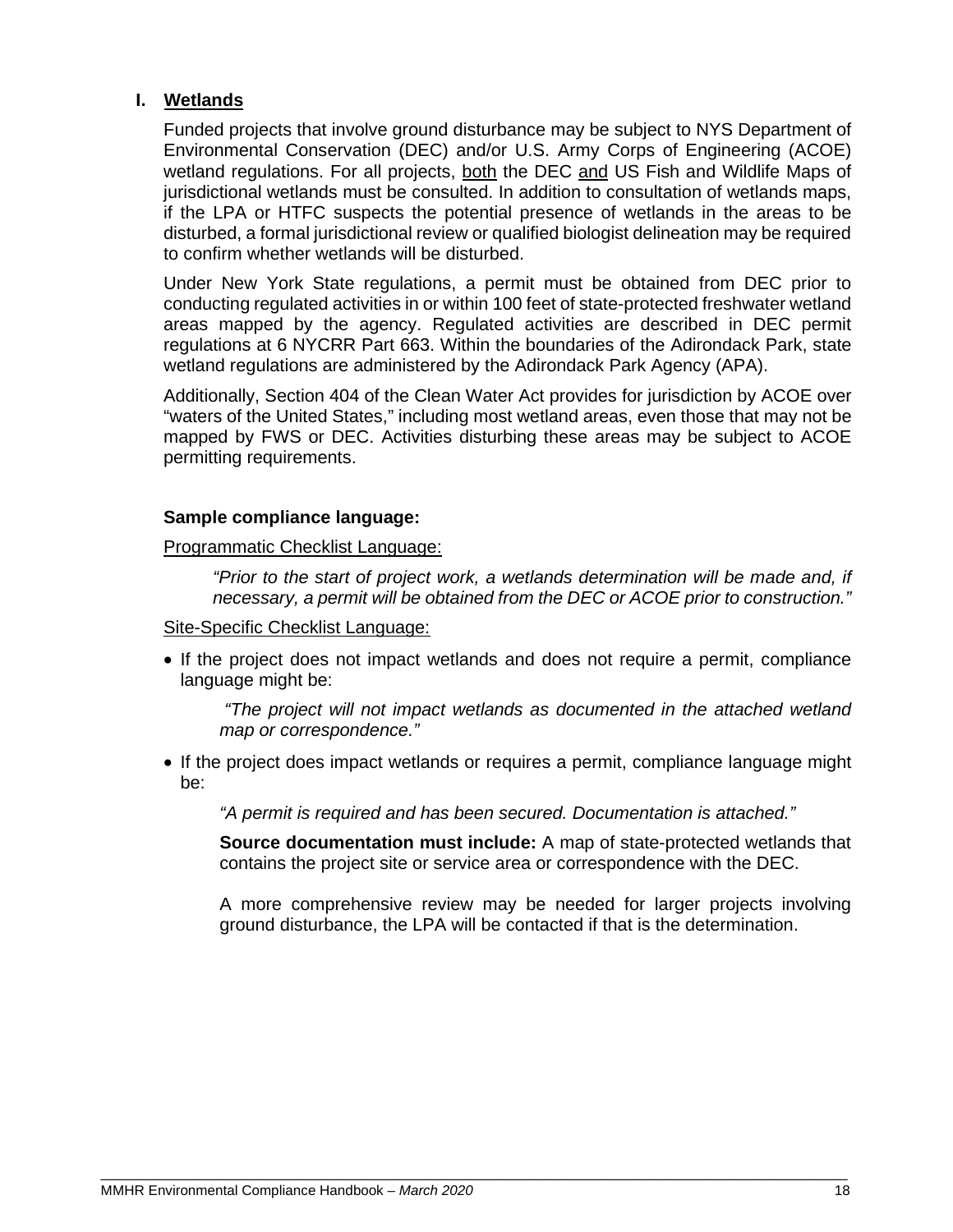Maps of state-protected wetlands are available at DEC regional offices [\(www.dec.ny.gov/about/558.html\)](http://www.dec.ny.gov/about/558.html), or online at: <https://gisservices.dec.ny.gov/gis/erm/> Instructions for creating an Environmental Resource Map 1. Click on the *Search* tab; 2. Enter the address of the project site or an address of the target area and click the search icon; 3. Click on *Layers & Legend* tab; 4. Check the boxes for State Regulated Wetlands and National Wetlands Inventory; 5. Zoom in or out as necessary; 6. Click on the Tools tab and then the Print icon;<br>7. In Printout Template select PDF then click on 7. In *Printout Template* select PDF then click on *Print Map.*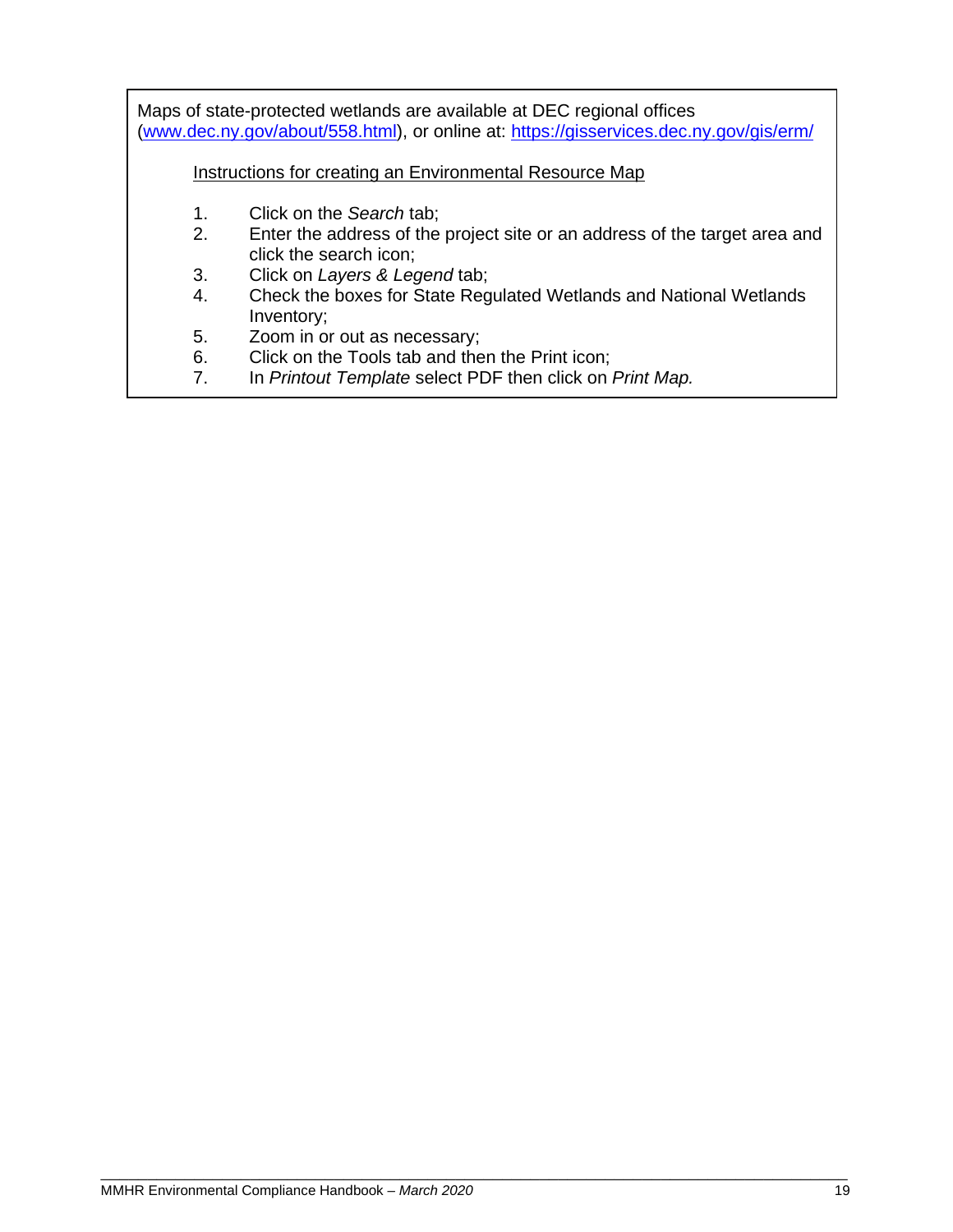# <span id="page-19-0"></span>**J. Endangered Species**

Projects that involve ground disturbance or tree cutting may be subject to endangered and threatened species regulations and must be checked on the NYS Department of Environmental Conservation (NYSDEC) Environmental Resource Mapper (ERM) and the US Fish and Wildlife Service's (FWS) Information for Planning and Consultation Tool must be used to obtain an official federal species list. An endangered species investigation may be required if it is determined that state or federal species could be impacted by project activities.

- 1. Check the NYSDEC Environmental Resource Mapper:
	- Enter the address and turn on the Significant Natural Communities (pink) and Rare Plants or Animals (orange) layers;
	- If the site is **not** in an orange or pink shaded area, include this map with the environmental compliance checklist and move to step 3;
	- If the site is in the orange or pink go to step 2.
- 2. Consult with the NYS Natural Heritage Program to determine if the project area is known to contain state listed rare, threatened or endangered species, or associated critical habitat. Include documentation of response with the environmental compliance checklist. Instructions for requesting a project screening from NY Natural Heritage are available here: [http://www.dec.ny.gov/animals/31181.html.](http://www.dec.ny.gov/animals/31181.html) Move on to step 3.
- 3. Follow the directions provided on the US Fish and Wildlife Service's (FWS) website (also below) and use the Information for Planning and Consultation Tool (IPaC). Provide the resulting documentation, demonstrating if any federally-listed rare, threatened, or endangered species or habitats exist on the site <http://ecos.fws.gov/ipac/>
- 4. The Office of Community Renewal will determine if additional consultation through the NYS Department of Environmental Conservation or US Fish and Wildlife Service is required.

## **Sample compliance language:**

### Programmatic Checklist Language:

*"The NYSDEC Environmental Resource Mapper will be reviewed for projects that involve ground disturbance or tree cutting. If a project with site disturbance is in an area of "rare plants and rare animals," "significant natural communities," or "natural communities' vicinity," a request for information will be submitted to New York State Natural Heritage Program. If ground disturbance or tree cutting are involved, an official species list from the US Fish and Wildlife Service Information for Planning and Consultation website will be provided."*

### Site-Specific Checklist Language:

• If ground disturbance or tree cutting are NOT expected to take place, compliance language should be:

*"The project does not involve ground disturbance or tree cutting."*

*\_\_\_\_\_\_\_\_\_\_\_\_\_\_\_\_\_\_\_\_\_\_\_\_\_\_\_\_\_\_\_\_\_\_\_\_\_\_\_\_\_\_\_\_\_\_\_\_\_\_\_\_\_\_\_\_\_\_\_\_\_\_\_\_\_\_\_\_\_\_\_\_\_\_\_\_\_\_\_\_*

• If ground disturbance or tree cutting ARE expected to take place, compliance language should be: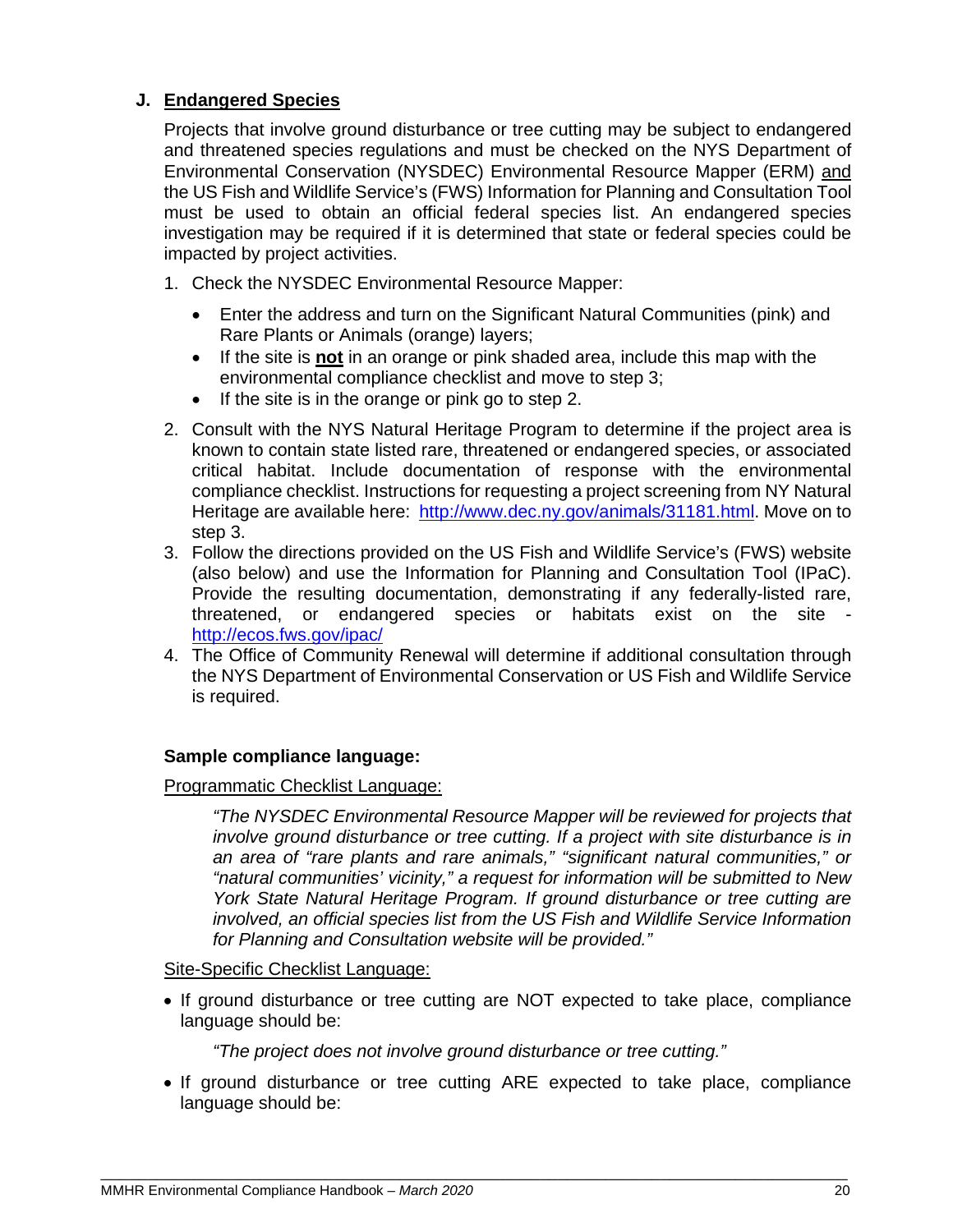*"The project involves ground disturbance and/or tree cutting. The Environmental Resource Mapper was reviewed; the project is not within an area of any rare plants or animals. An official species list from the US Fish and Wildlife Service Information for Planning and Consultation website is also attached."*

#### OR

*"The project involves ground disturbance and/or tree cutting. The NYSDEC Environmental Resource Mapper was reviewed and the project site is within an area of rare plants or animals. Correspondence with the NYS Natural Heritage Program is attached. An official species list from the US Fish and Wildlife Service Information for Planning and Consultation website is also attached."*

Copies of Environmental Resource Maps, correspondence with the New York State Natural Heritage Program (NYNHP) and the documentation created pursuant to the USFWS search should be included as source documentation. A more comprehensive review may be needed for larger projects involving ground disturbance and/or tree cutting/removal.

### **Instructions for using the Environmental Resource Mapper**

- 1. Go to the Environmental Resource Mapper webpage [https://gisservices.dec.ny.gov/gis/erm/;](https://gisservices.dec.ny.gov/gis/erm/)
- 2. Click on the Search tab;
- 3. Enter the address of the project site or an address of the target area and click the search icon;
- 4. Click on Layers & Legend tab;
- 5. Check the box for All Layers;
- 6. Zoom in or out as necessary;
- 7. Click on the Tools tab and then the Print icon;
- 8. In Printout Template select PDF then click on Print Map;
- 9. Save.

### **Instructions for using the Information for Planning and Consultation Tool (IPaC)**

- 1. Go to the US Fish and Wildlife Service's (FWS) website and use the Information for Planning and Consultation Tool (IPaC): [http://ecos.fws.gov/ipac/;](http://ecos.fws.gov/ipac/)
- 2. Click on the Get Started;
- 3. Enter the project site address;
- 4. Circle the site on the map and press continue;
- 5. Click on Define Project and create an account;
- 6. Confirm the account and enter the project name and project description;

*\_\_\_\_\_\_\_\_\_\_\_\_\_\_\_\_\_\_\_\_\_\_\_\_\_\_\_\_\_\_\_\_\_\_\_\_\_\_\_\_\_\_\_\_\_\_\_\_\_\_\_\_\_\_\_\_\_\_\_\_\_\_\_\_\_\_\_\_\_\_\_\_\_\_\_\_\_\_\_\_*

- 7. Click on Request Species List;
- 8. Click Yes, Request a Species List;
- 9. Click Species List: New York Ecological Services Field Office.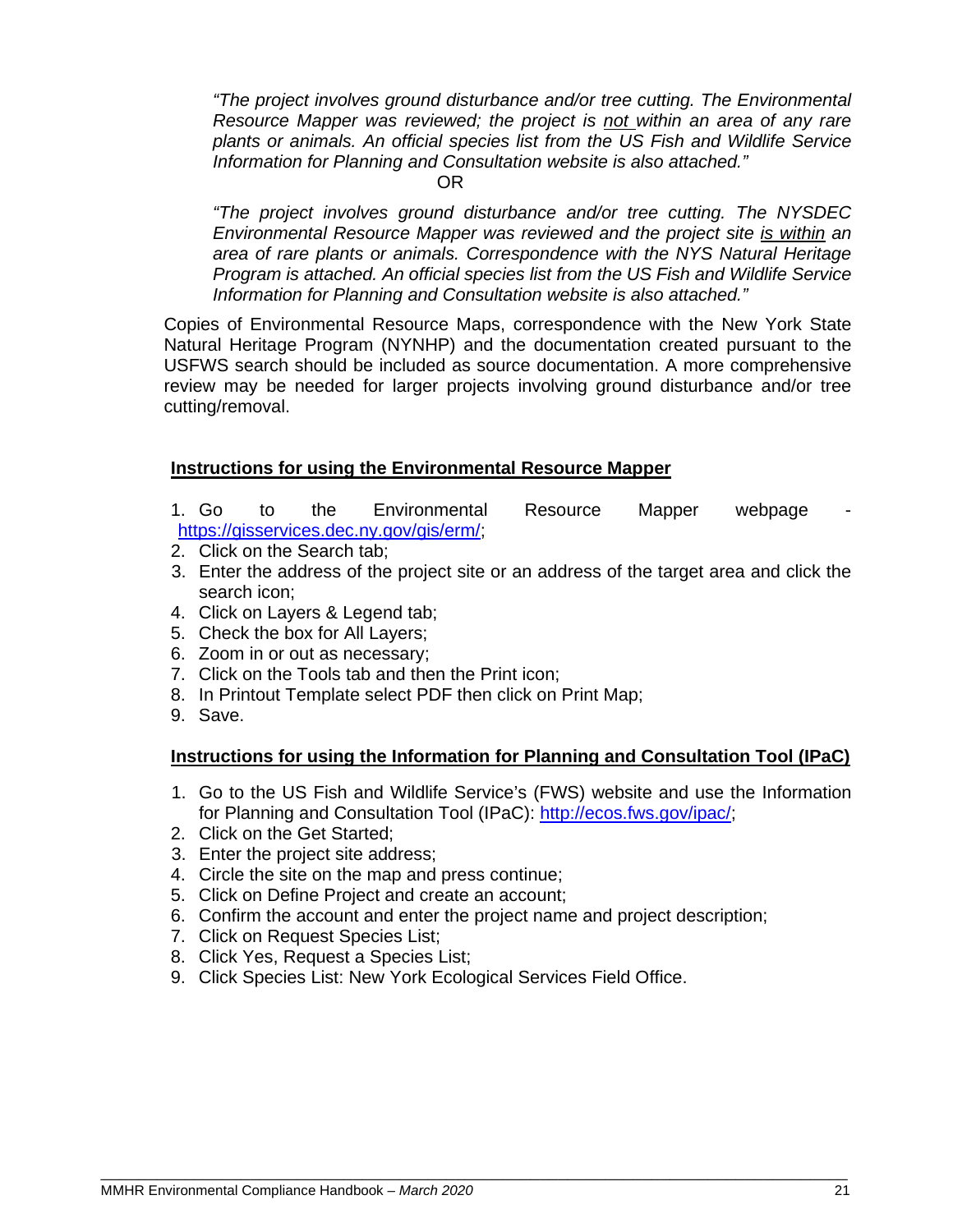## <span id="page-21-0"></span>**K. Agricultural Districts**

New York State Agriculture and Markets Law requires site review if the project involves conversion of farmland to nonagricultural use in a state Agricultural District certified pursuant to Agriculture and Markets Law, Article 25-AA, sections 303 and 304. Any project that is not considered replacement in-kind and within the same footprint or involves new construction is also subject to section 305(4). If this type of project is located within a county-adopted NY State certified agricultural district, a Notice of Intent (NOI) to undertake an action within an Agricultural District must be completed by HTFC and submitted to the Commissioner for New York State Department of Agriculture and Markets.

Additionally, any project requiring a special use permit, site plan, subdivision approval or use variance, which requires approval by a planning, zoning, town or village board must submit an Agricultural Data Statement (ADS) if the proposed project occurs on property within an agricultural district containing a farm operation or on property with boundaries within 500 feet of a farm operation located within an agricultural district. The clerk of the appropriate governmental entity is required to complete and submit the ADS.

### **Sample compliance language:**

Programmatic Checklist Language:

*"The program service area includes New York State Agricultural Districts. All new construction sites will be reviewed to determine whether their location is situated in a New York State Agricultural District and whether or not a site is within 500 feet of a farm operation in an Agricultural District and requires a local approval."*

## Site-Specific Checklist Language:

• If the project is not located in an agricultural district, does not involve activities with potential to convert farmland to nonagricultural use, or an ADS is not required, compliance language might be:

*"The project is not located in an agricultural district or does not involve any activities with potential to convert farmland to nonagricultural use and does not require an Agricultural Data Statement."*

• If the project site is within 500 feet of a farm operation in an Agricultural District and requires a local approval such as special use permit or planning board approval, the municipality must provide an Agricultural Data Statement (ADS), compliance language might be:

*"The project site is within 500 feet of an active farm operation and the project requires local approval, an Agricultural Data Statement is attached."*

• If the project includes new construction, site disturbance, or is not considered replacement in-kind and within the same footprint and is located in a state Agricultural District, compliance language might be:

*"The site is within a New York State Agricultural District, EAU will be contacted to begin the consultation process with the New York State Department of Agriculture and Markets."*